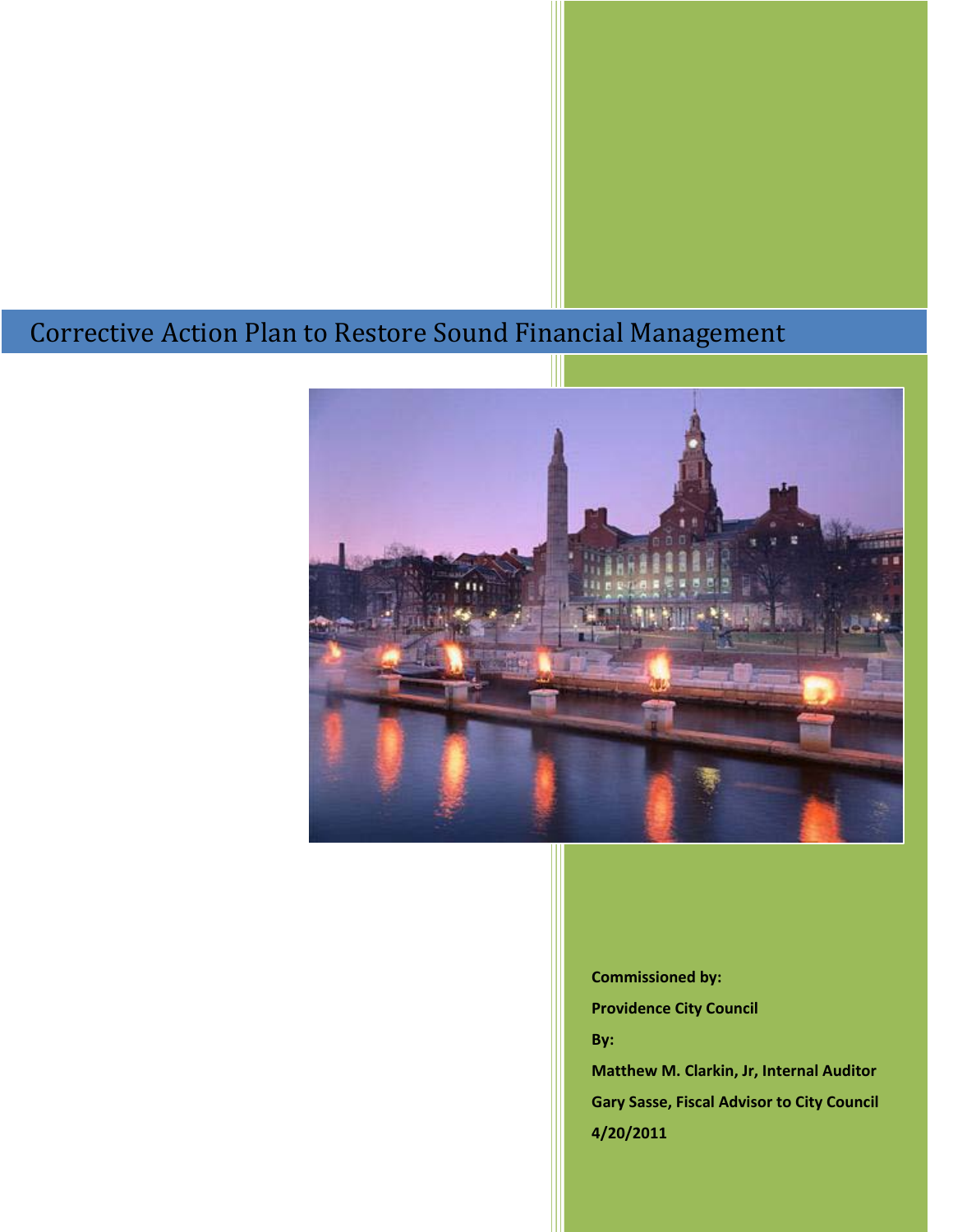# **Table of Contents**

|--|

## **RESERVE FUNDS:**

## **ANNUAL AUDIT:**

## **ANNUAL BUDGET:**

## **CITY COUNCIL OVERSIGHT & MONITORING OF BUDGET:**

| Recommendations – City Council Oversight & Monitoring of Budget 22-23 |  |
|-----------------------------------------------------------------------|--|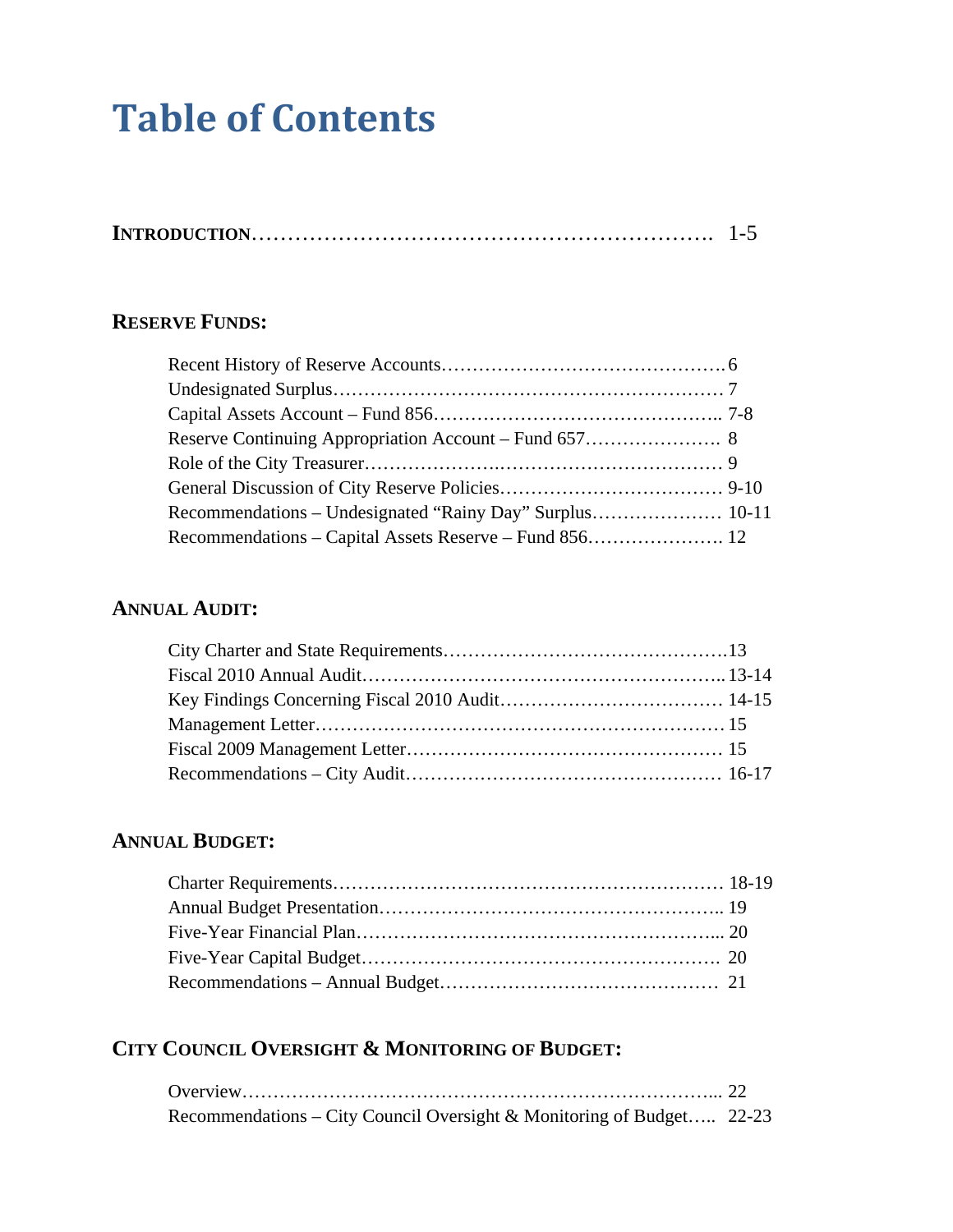# INTRODUCTION

The national recession, the collapse of the housing market, and the unprecedented reduction in state aid had a dramatic impact on the financial health of the City of Providence. Between fiscal years 2008 and 2011 state aid was reduced by 19% or \$49.6 million. The last fiscal year the City ended with balanced budget was 2008. In fiscal years 2009 through 2011, the City relied on nonrecurring revenues (i.e. reserve funds and borrowings) to balance its budget. During the same period the City's "Rainy-Day Fund" shrunk from \$22.4 million to \$2.0 million.

While factors and events beyond the City's control contributed to Providence's weakening financial condition, the prior Administration did not recommend the difficult choices necessary to avert a fiscal crisis. The Administration did not present a corrective action plan that could have minimized the pending financial melt-down that the City has experienced. Furthermore, the City's financial challenges have been made more difficult to address because of a dysfunctional financial management system. A system where communication between the Administration and the City Council was problematic, where deadlines for providing information were missed, where an operating budget was enacted seven months after the fiscal year began, where requirements of the City Charter were ignored, where unrealistic budgetary assumptions were presented, and where effective monitoring of the Administration by the City Council was made difficult and was thus lacking.

The recent report of the Municipal Finance Review Panel stated that "The City's overall financial management should be significantly improved." The Review Panel specifically noted the need to improve budgetary controls, reestablish monthly budget monitoring, and to comply with City Charter requirements.

Based upon a review of fiscal years 2009-2011, the following examples are illustrative of some of the reasons a fiscal storm was transformed into what Mayor Taveras characterized as a Category Five hurricane.

1. The Administration transferred funds from the Undesignated Surplus (Rainy-Day Fund) without approval of a majority vote of the City Council as required by Section 810 of the Providence City Charter. The City's Rainy-Day Fund was reduced by \$5.0 million in fiscal 2009 and \$12.5 million in fiscal 2010.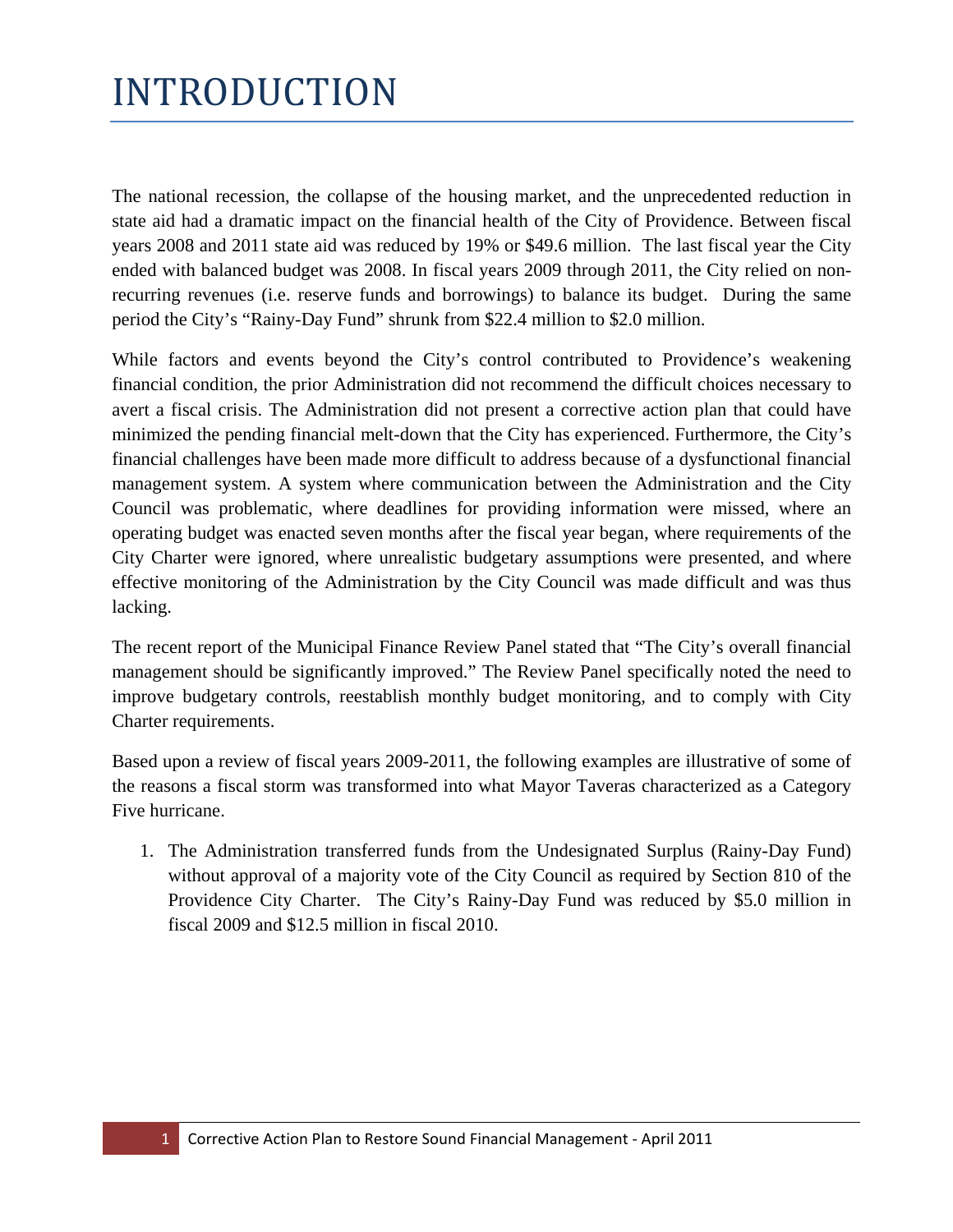- 2. The Administration did not provide financial information on a timely basis to the independent auditor, the City Council or the Internal Auditor. Included in this report is a chart (see page #14) that sets forth a comparison between the deadlines the external auditor established for receiving information and the dates the information was provided. The City's Internal Auditor had to make an "Open Access to Records Act" request to obtain financial reports. Finally, on several occasions the Council's Committee on Finance requested answers and information from the Administration that were not forthcoming.
- 3. The Administration did not provide the City Council with monthly financial statements or with projections of year-end surpluses or deficits. Section 809 of the City Charter (Reductions to balance budgets) states; "At any time during the fiscal year upon notification by the finance director that it is indicated that actual revenue receipts will not equal the original estimates upon which the appropriations were based, the mayor, for the purposes of maintaining a balanced budget, shall recommend to the city council such reductions or suspension in the appropriation for any or all departments, offices or other agencies of the city government as well, in the mayor's opinion prevent the occurrence of a deficit."

This requirement was not fulfilled in fiscal years 2009 and 2010, which ended with \$5.0 million and \$12.5 million deficits respectively.

- 4. The Administration prepared budgets based on unrealistic assumptions.
	- i. In the fiscal year 2010 budget the Administration projected \$2.8 million from "Interest - Investments" revenue. Actual revenues from Interest-Investments totaled only \$252,000 by the end of fiscal 2010, and yet the Administration projected that Interest–Investments would yield \$2.8 million in fiscal 2011. As of April 11, 2011, only total is \$16,077 has been recorded under the Interest – Investments revenue account.
	- ii. The national and state economy had a significant impact on the City not only in the area of state aid but in various fees the City receives. Revenues received through fees charged by the Recorder of Deeds and the Department of Inspection & Standards are sensitive to the overall condition of the economy. In fiscal year 2010 a total of \$7.85 million in revenue was budgeted from these two departments and \$6.17 million was received. Despite these revenues falling \$1.7 million short of budget in fiscal 2010 and the fact that the city's economic condition had not improved, the Administration budgeted a total of \$7.5 million from these two sources in fiscal 2011. The Municipal Finances Review Panel projected in February that these revenues would end fiscal 2011 approximately \$1.7 million below budget.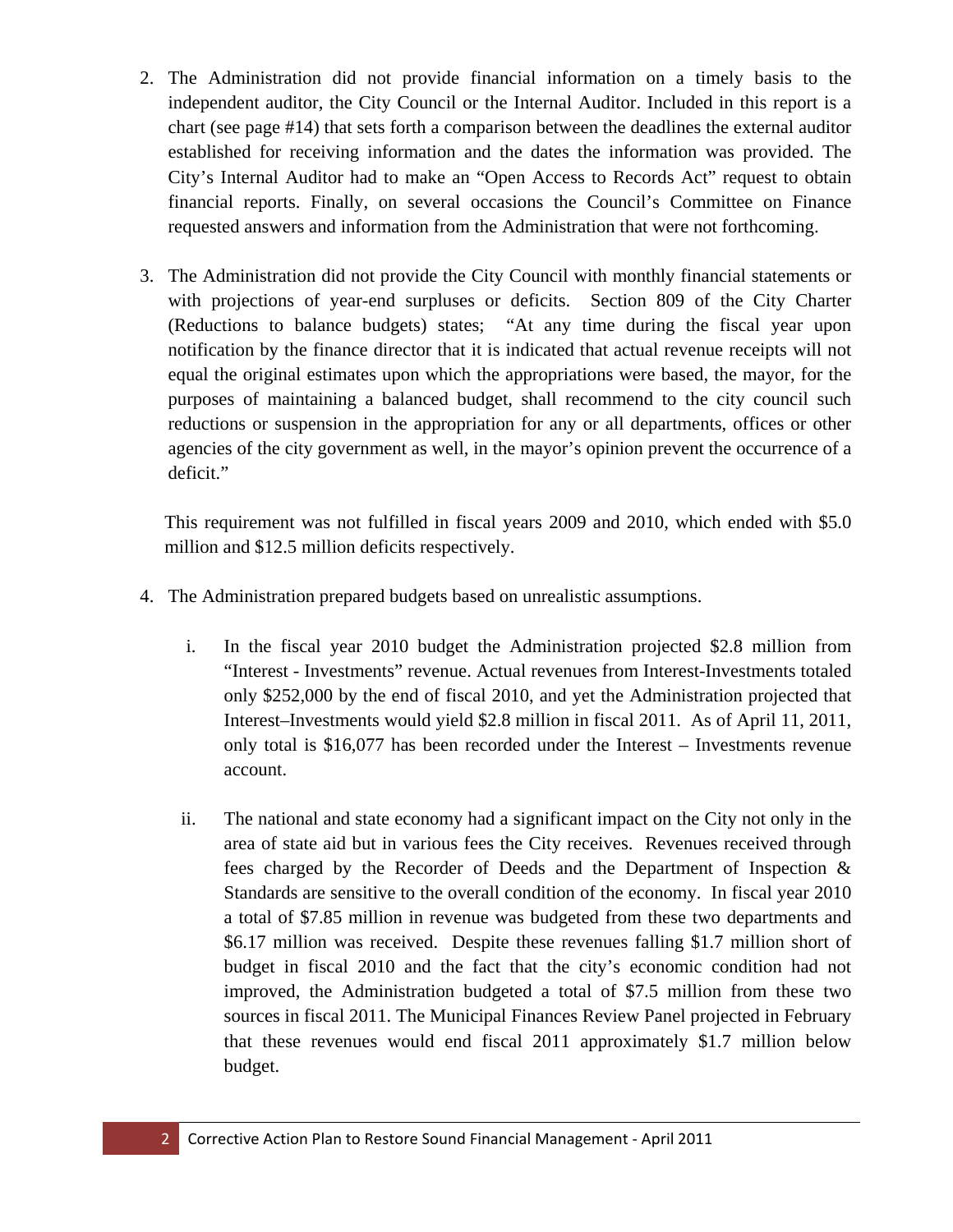| Revenue Description                       | Actual<br>2009 | <b>Budget</b><br>2010 | Actual<br>2010 | <b>Budget</b><br>2011 | Projected<br>2011 | Projected<br>Variance<br>2011 |
|-------------------------------------------|----------------|-----------------------|----------------|-----------------------|-------------------|-------------------------------|
|                                           |                |                       |                |                       |                   |                               |
| <b>Inspections &amp; Standards</b>        | \$4,128,875    | \$5,000,000           | \$3,613,157    | \$4,655,000           | \$3,600,000       | ( \$1,055,000)                |
| Recorder of Deeds                         | \$2,861,792    | \$2,850,000           | \$2,561,380    | \$2,850,000           | \$2,200,000       | ( \$650,000)                  |
| Interest on Investments                   | \$1,230,084    | \$2,800,000           | \$251,662      | \$2,800,000           | \$22,000          | (\$2,778,000)                 |
| * Source: Municipal Finances Review Panel |                |                       |                |                       |                   |                               |

- 5. The Administration was not transparent in its use of the City's Capital Assets Account – Fund 856 (also known as the "Expendable Trust"). According to Section 810 of the City Charter (Transfer of Appropriations), the mayor must request in writing to the City Council for approval to transfer an amount in excess of \$5,000. There are differing opinions regarding the use of these reserves in recent fiscal years, but it is certain that a minimum of \$13.9 million in funds was transferred from the Capital Assets Account – Fund 856 to the City's General Fund without approval by the City Council.
- 6. Financial reports submitted to the State were inaccurate. According with state law (RIGL 45-12-22.2), the City is required to submit quarterly financial reports to the Rhode Island Division of Municipal Finance showing year-to-date revenues, expenditures versus budget, and end-year budget projections. The report submitted on January 31, 2011 for the quarter ending December 31, 2010 and signed by the Interim Director of Finance, projected a year-end surplus for fiscal year 2011 of \$587,403. On February 28, 2011 the Mayor's Municipal Review Panel issued a report with a projected deficit of \$28.6 million.
- 7. The City Council's checks-and-balances on the Administration were ineffective. While the Internal Auditor and Council Members did request financial information from the Administration, these requests were on an ad hoc basis; not based upon a formalized schedule; and systematic procedures and requirements to ensure that requisite reports and requested information was provided in a timely manner were lacking.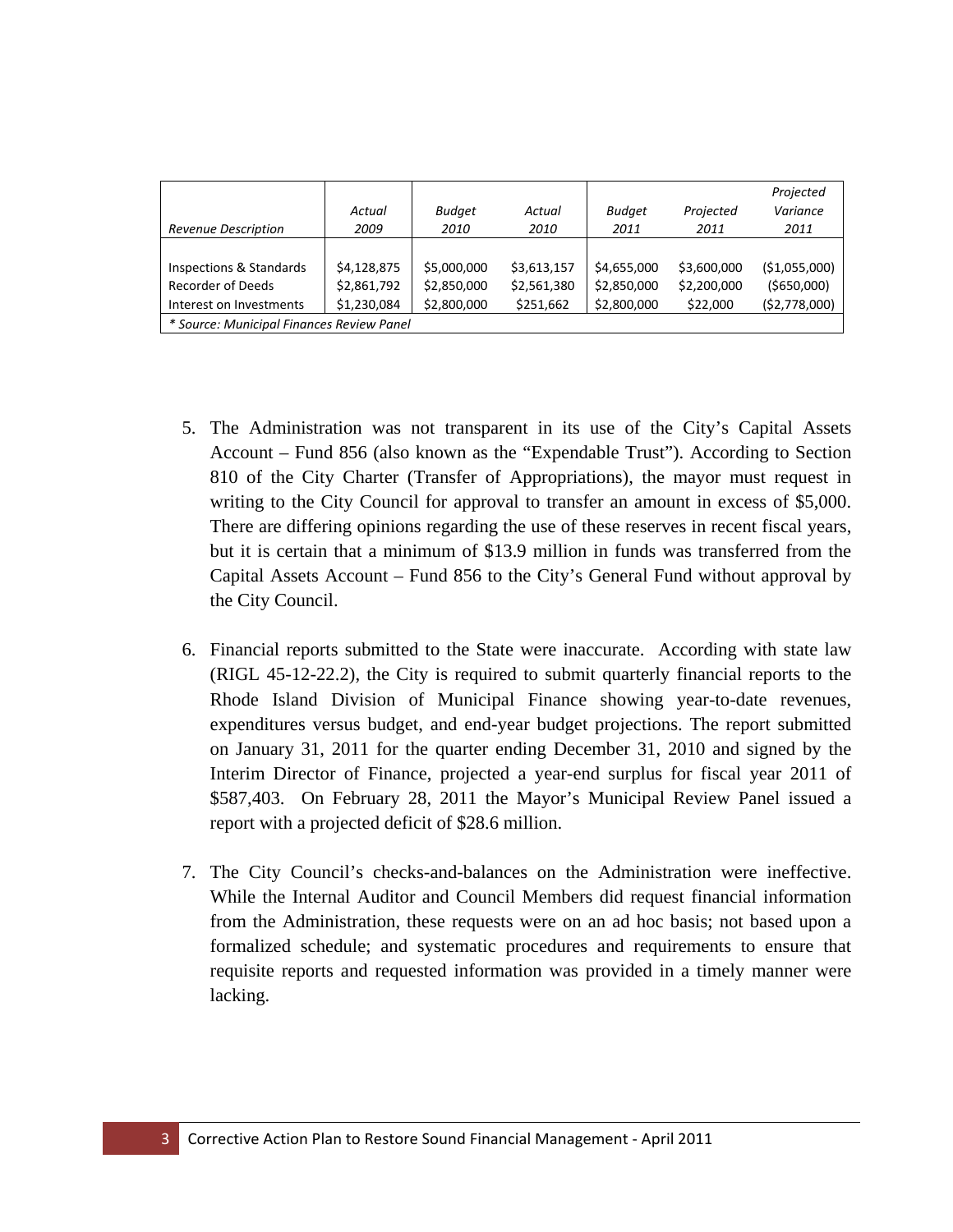The primary objective of this report is not to recount recent history but rather to identify what can be done moving forward to reduce the risk of the City encountering a fiscal crisis of the current magnitude. The balance of this report presents findings and recommendations to reform the City's financial management practices. The financial practices focused upon in this report include the following:

- 1. Reserve Funds;
- 2. Annual Audit;
- 3. Annual Budget Submission; and
- 4. City Council Oversight & Monitoring of Budget.

## **RECOMMENDATIONS**

Following is a listing of the recommendations contained in this report:

#### Reserve Funds

*Undesignated "Rainy-Day" Surplus:*

- Establish a Minimum Reserve Goal
- Establish a Multi-Year Plan to Appropriately Fund Reserve
- Establish a Policy for the Replenishment of the Fund
- Establish Allowable Circumstances for Use of Reserves
- Establish Procedures for the Approval of Draw-downs from Reserve Funds

#### *Capital Assets Account – Fund 856:*

- Require a Comprehensive Annual Capital Assets Reserve Plan;
- Require an Annual Capital Assets Reserve Report
- Establish More Specific Restrictions on the Use of Reserves
- Increased Role of the City Treasurer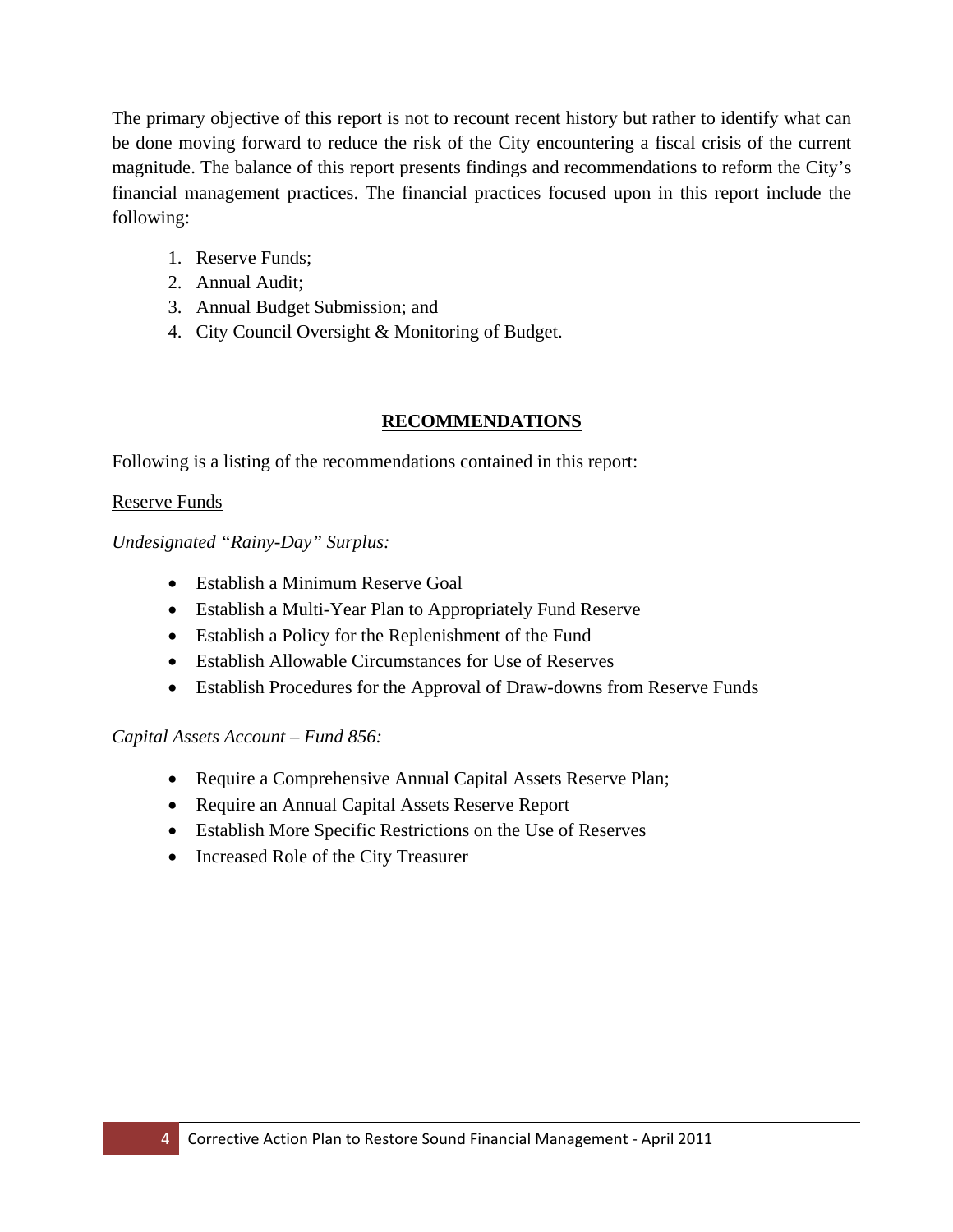### Annual Audit:

- Establish an Audit Committee
- Establish Deadlines for the Publication of the Annual Management Letter
- Develop An Accounting Procedures Manual

### Annual Budget Submission:

- Full Compliance of Section 803 of the City Charter
- Full Compliance of Section 813 of the City Charter
- Full Compliance of Section 812 of the City Charter
- Revision of Budget Documents

## City Council Oversight & Monitoring of Budget:

- Require Monthly Budget Reporting
- Require Quarterly Budget Reporting
- Require Monthly Cash-flow Analysis
- Require to Attesting to Accuracy of Reports
- Amend Section 810 of the City Charter
- Accountability in Reporting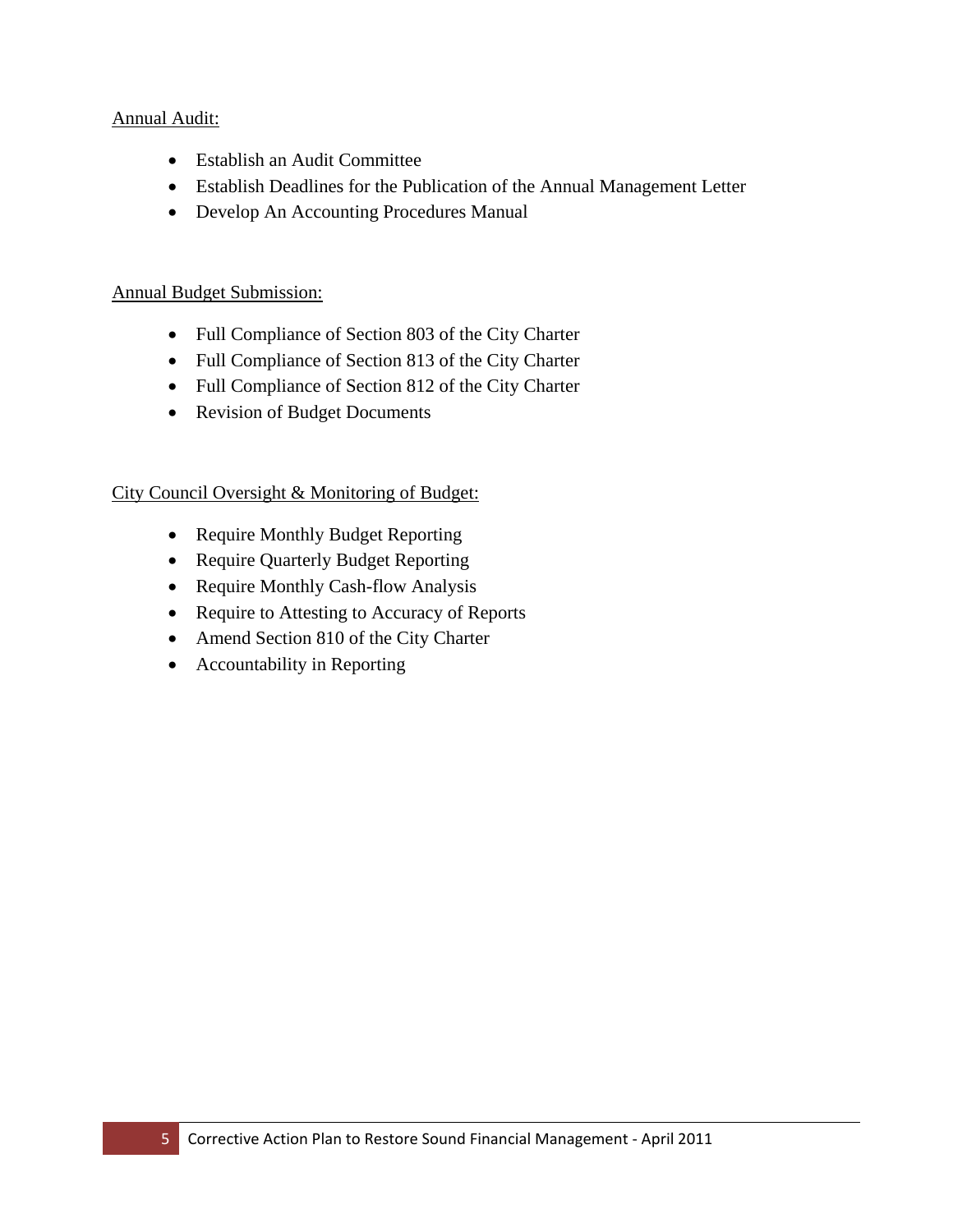# Reserve Funds

## **Recent History of Reserve Accounts:**

It is essential that the City maintain adequate levels of cash balances to mitigate risks such as unanticipated revenue shortfalls and emergency induced spending. Cash balance levels are also a crucial consideration in long-range financial planning. The following discussion is focused on the City's General Fund.

The cash balances in the City's three largest reserve funds (Undesignated Surplus, Capital Asset Proceeds-Fund 856, and the Reserve Continuing Appropriation –Fund 657) dropped from \$73.7 million at the close of fiscal 2008 to approximately \$8 million as of March 31, 2011. In many instances the draw-downs of these reserves were inconsistent with sound fiscal practices and Charter requirements.

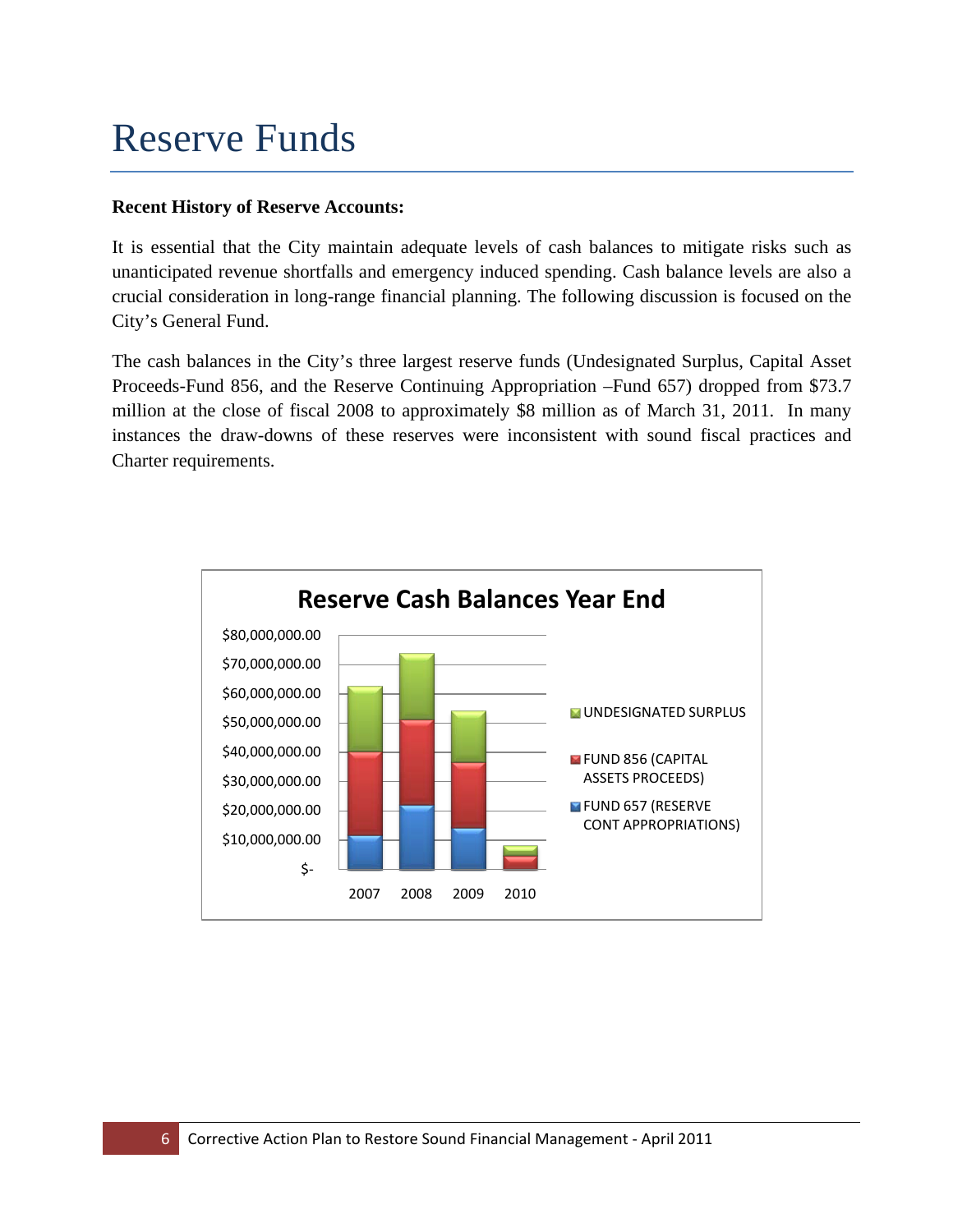## **Undesignated Surplus:**

The fiscal 2008 budgetary surplus of \$200,000, which represented the City's twenty-seventh consecutive and last budget surplus, increased the City's cumulative, undesignated surplus ("Rainy-Day Fund") to \$22.4 million or 3.6% of the City's budget. Fiscal years 2009 and 2010 resulted in the use of \$5.0 million and \$13.9 million respectively of this cumulative surplus to close end-of-year budget shortfalls. As of June 30, 2010, \$3.5 million or approximately a half of one-percent (.05%) of the City's budget remained in this reserve fund and \$2.0 million of the remaining balance had already been committed as revenue in the fiscal year 2011 budget.



## **Capital Assets Account – Fund 856:**

According to Section 808 of the City Charter, "…monies received by the City from the sale of capital assets shall be deposited in a special fund and used only for payment of the City debt or to finance capital expenditures authorized by the Capital Improvement Budget…" The Capital Assets Account – Fund 856 is the reserve account that was established to hold the net proceeds from the sale of all City property, including the sale of the Providence Civic Center.

There is strong disagreement between members of the City Council, the former Internal Auditor (current City Treasurer), and the former Administration concerning the appropriateness of the recent use of funds from the Capital Assets Account. Sufficient information to determine the use of all funds transferred from this account; the original plan established in the fiscal 2009 City budget for the transfer of funds from this account; and the specific purpose of the borrowing of funds from this account by the General Fund, while requested of the Finance Department, was not provided. The fact that this information was not readily available is a source of concern.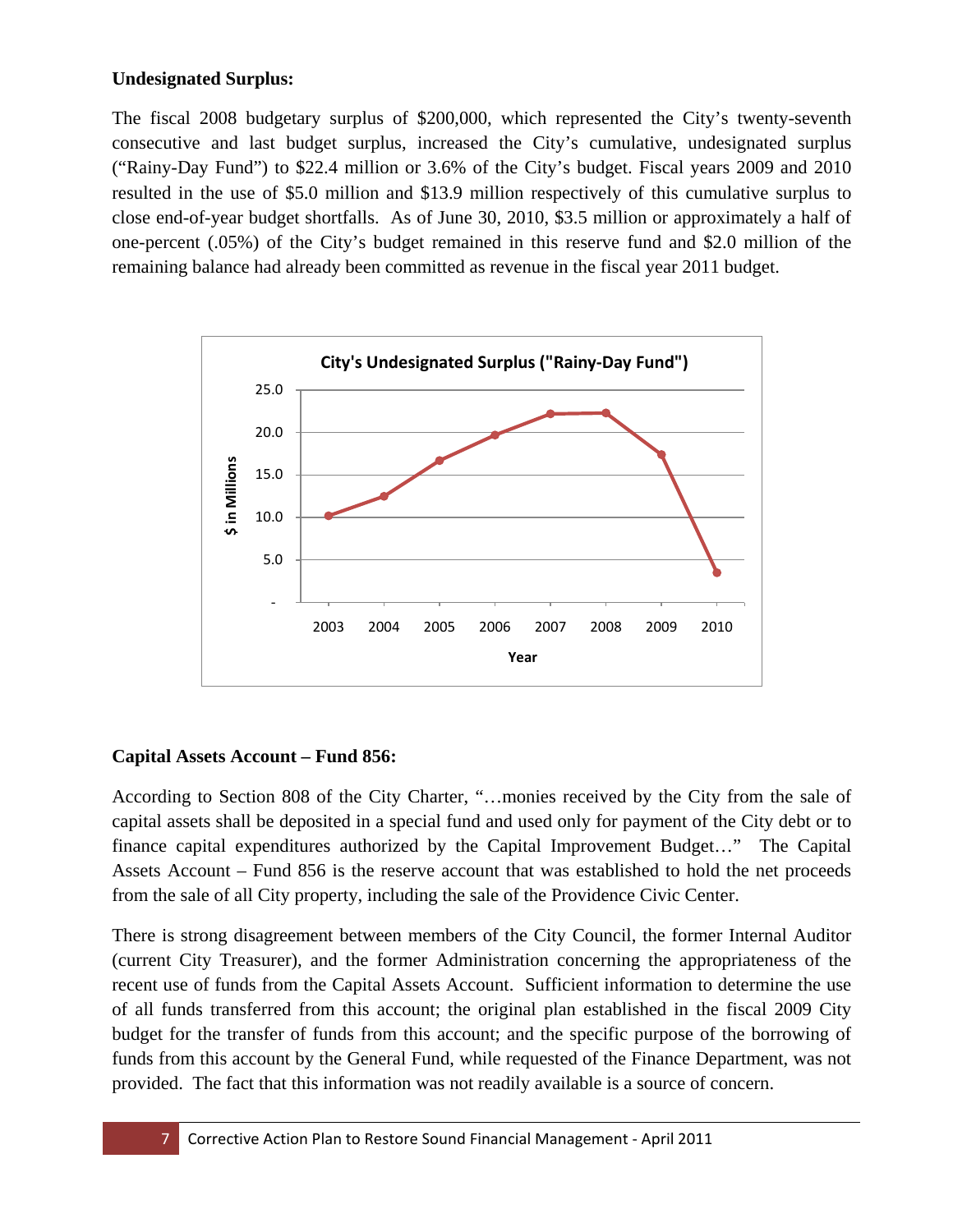Below is a summary of findings concerning the Capital Assets Account – Fund 856:

- 1. At the close of fiscal 2008, the Capital Assets Account Fund 856 had a cash balance of \$29.2 million;
- 2. As of March 31, 2011, the Capital Assets Account Fund 856 had a cash balance of \$4.7 million;
- 3. In fiscal years 2009 and 2010, a total transfer of \$2.7 million from the Capital Assets Account – Fund 856 was approved by the City Council for capital projects throughout the City;
- 4. \$13.9 million in cash was transferred from the Capital Assets Account Fund 856 to the City's General Fund without the approval of the City Council.

## **Continuing Appropriation Account – Fund 657:**

Funds reserved in the "Continuing Appropriation Account – Fund 657" consists of portions of annual operating surpluses that were set aside for a wide array of purposes including: small capital projects; hurricane barrier capital improvements; snow removal expenditures; and other officially earmarked activities, such as First Source and RI Resource Recovery recycling education.

As is the case with the Capital Assets Account – Fund 856, there is strong disagreement between members of the City Council, the former Internal Auditor (current City Treasurer), and the former Administration concerning the appropriateness of the recent use of funds from the Continuing Appropriation Account – Fund 657. Sufficient information to determine the specific utilization of all funds transferred from this account in order to make a determination as to the appropriateness of the draw-downs, while requested of the Finance Department, was not provided. The fact that this information was not readily available is a source of concern.

Below is a summary of findings concerning the Reserve Continuing Appropriation Account – Fund 657:

- 1. At the close of fiscal 2008, the Reserve Continuing Appropriation Account Fund 657 had a cash balance of \$22.2 million;
- 2. As of March 31, 2011, the Reserve Continuing Appropriation Account-Fund 657 had a cash balance of \$222,481;
- 3. \$16.4 million in cash was transferred from the Reserve Continuing Appropriation Account – Fund 657 to the City's General Fund without approval of the City Council.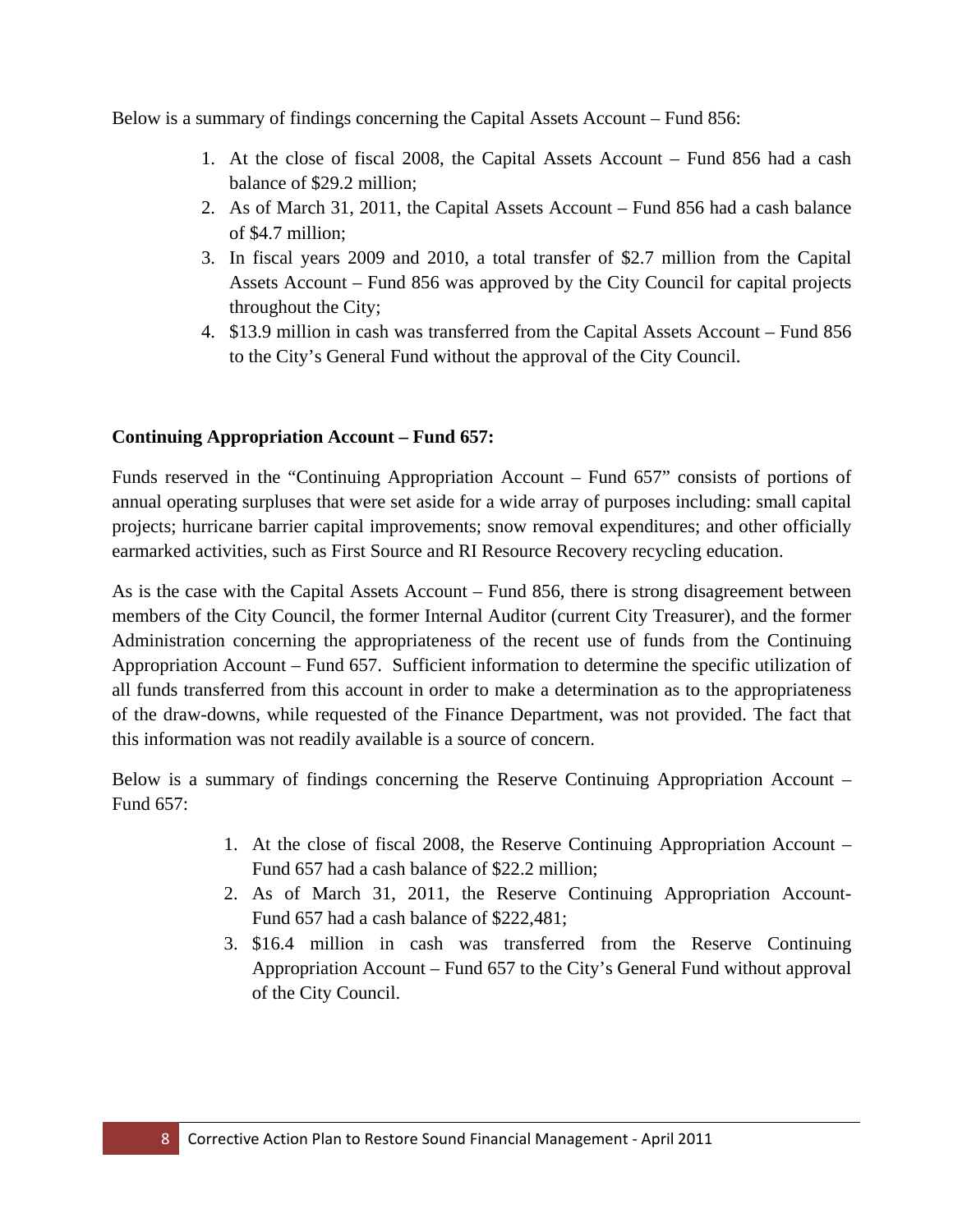## **Role of the City Treasurer:**

According to Section 602 of the City Charter, the City Treasurer has "… custody of all public funds belonging to or under control of the City, or any office, department or agency or city government." Strong oversight and management of the investing of idle cash, the approval of use of reserves and the transfer of cash between funds by the City Treasurer was lacking. The Director of Finance had complete control of the City's cash and reserves without a robust checksand-balance from the Treasurer's Office.

## **General Discussion of City Reserve Policies:**

Given the City's recent financial management of reserve funds, the City Council should establish revised policies and procedures for the administration of reserve funds. These new policies and procedures should be designed to:

- 1. Provide a clear understanding of the goals and objectives of the reserves established;
- 2. Set forth limitations and guidelines for the use and replenishment of the City's reserves;
- 3. Outline a process for periodic reporting and reviewing the status of the City's reserves including the following funds: Undesignated Surplus; Capital Assets Account – Fund 856; and the Reserve Continuing Appropriation Account – Fund 657.

The Government Finance Officers Association (GFOA) recently updated its best practice on unreserved general fund balances to recommend that general purpose governments maintain at a minimum an unrestricted general fund operating balance of no less than two months of regular fund operating revenues or regular general fund operating expenditures. This amounts to 16.75% of either general fund operating revenues or regular general fund operating expenditures. The GFOA cautions that some governments may require much larger reserves based on their particular financial situation. Conversely, a lower level of reserves may be appropriate for governments such as states, cities, and counties because they are better able to predict and plan for contingencies and because they often have a more diversified revenue base that mitigates problems with revenue volatility.

How large should the rainy fund be? This is a contentious issue to which there is no one-size fitsall answer. For example, credit rating agencies may generally prefer large reserves so that there is a high degree of assurance that debt service payments will be made on time. The level of a municipality's undesignated general fund surplus as a percent of revenue has an impact on credit worthiness and the cost borrowing. Moody's reports that the median undesignated general fund surplus as a percentage of revenue for an Aaa was 11.9% in 2009, and 4.2% for municipalities with an A credit rating. Providence's undesignated general fund surplus is .05%. However, if a municipality consistently maintains large reserves it may raise concerns that property taxes are higher than they need to be. It appears that municipal reserves in the range of 5% to 15% are generally considered adequate depending on local conditions. The GFOA recommends that in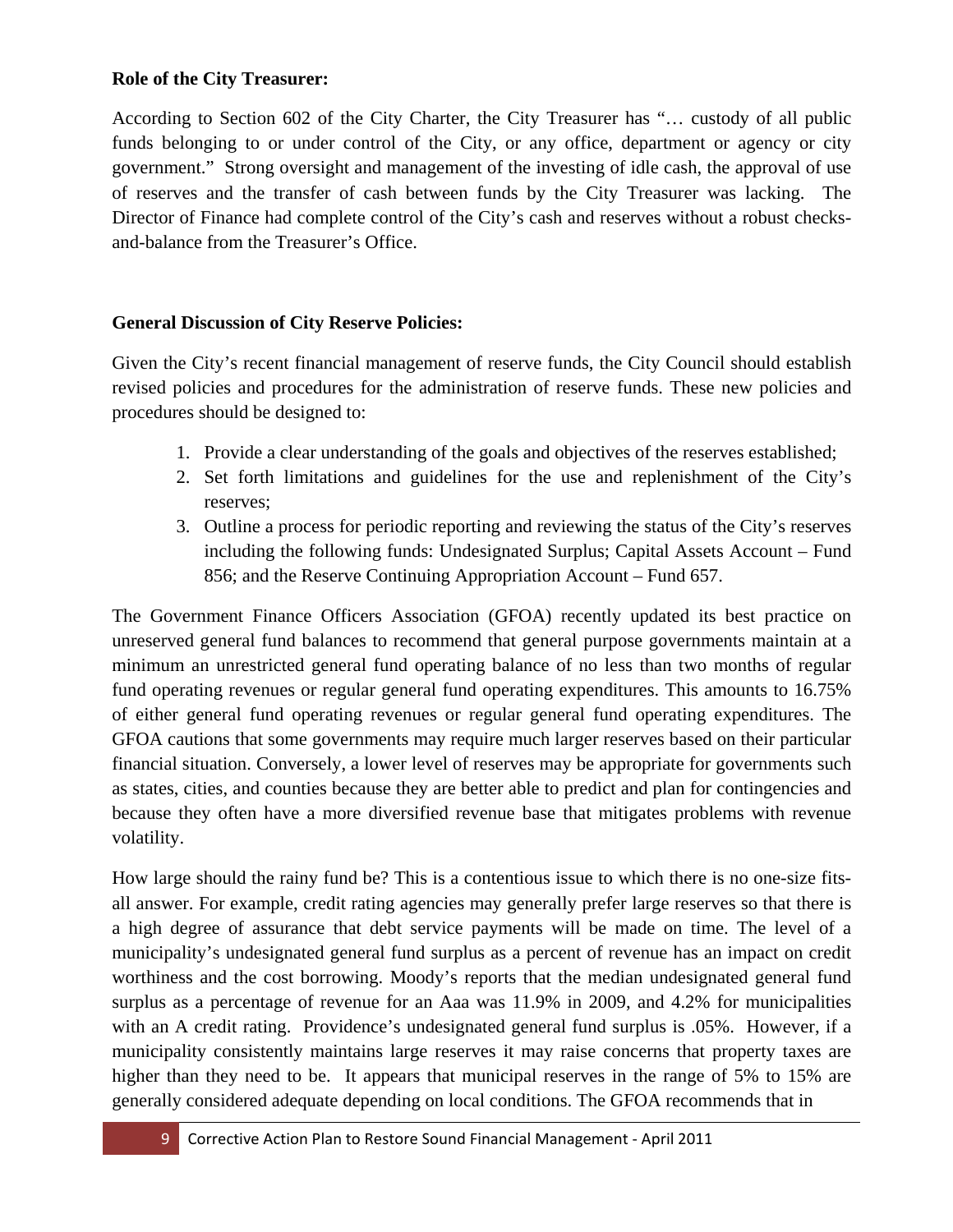establishing a policy governing the size of a rainy day fund in the general fund, a municipality should considered several factors which include the following:

- The predictability of its revenues and the volatility of its expenditures;
- Exposures to significant one-time outlays (disasters, immediate capital needs, state budget cuts etc.); and
- Liquidity

## **Recommendations - Undesignated "Rainy Day" Surplus**

- 1) **Establish a Minimum Reserve Goal:** It is recommended that the City establish first by Ordinance and then by Charter Amendment a policy that provides for a reserve range between five-percent (5.0%) and ten-percent (10.0%) of general fund expenditures. This reserve should be set so that it can withstand at least one, and possibly two, negative budget events before falling below the minimum rainy day fund of 5% of the previous fiscal year's general fund operating expenditure.
- 2) **Establish a Multi-year Plan to Appropriately Fund Reserve:** It is recommended that a multi-year plan be enacted to fund the reserve at a financially responsible level. Given the City's current fiscal condition it may not be feasible to fully fund the Rainy Day Fund at the levels recommended immediately or even over the next two fiscal years. Therefore, consideration should be given to implementing a multi-year plan to achieve this objective of providing for a prudent rainy day fund. One approach would be to earmark 1.0% percent of the property tax levy in Fiscal Year 2012, and 2% in each fiscal year thereafter until the City's Rainy Day Fund is fully funded at the maximum level.
- 3) **Establish a Policy for the Replenishment of the Fund:** It is recommended that in order ensure the integrity of the Rainy Day Fund a "Replenishment of Reserves Policy" be adopted and strictly adhered to. It is recommended that this policy establish that in any fiscal year where the reserve fund falls below the mandated minimum, the fund should be restored to the 5% level in the next fiscal year's budget. If the fund falls below ten-percent (10%), it should be replenished over the next three fiscal years.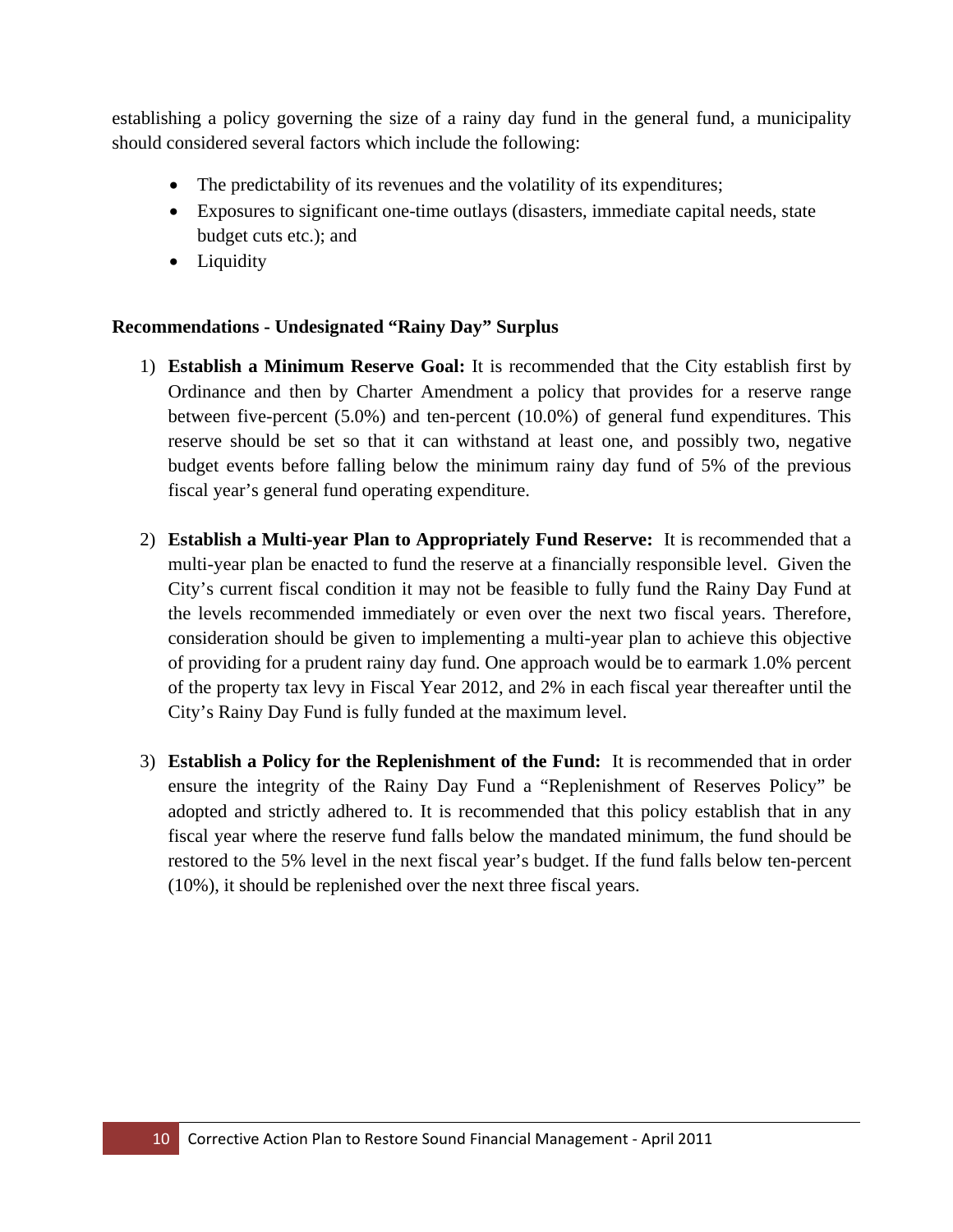- 4) **Establish Allowable Circumstances for Use of Reserves**: It is recommended that the allowable uses of the Rainy Day Fund be limited to replacing unanticipated declines in revenues and emergencies as determined by the City Council. The Rainy Day Fund should not be used to fund overspending of adopted budgets. The use of reserves is a one-time non-recurring funding source, and therefore must be utilized carefully and judiciously. Because reserves are built up over a series of years, drawing down on reserves should also be done in measured amounts. If a structural budget imbalance occurs, a multi-year plan should be developed to address this imbalance concurrently with the planned reserve drawdown.
- 5) **Establish Procedures for the Approval of Draw-downs from Reserve Funds:** It is recommended that procedures be implemented to ensure effective oversight of reserve fund transfers by the City Council. The City Council was not proactive and aggressive enough in overseeing draw-downs of reserve funds. Therefore, it is recommended that the following requirements be established and met before funds can be drawn from the Rainy Day Fund.
	- All request for transfers shall be made in writing by the mayor as required by Section 810 of the City Charter, shall include an analysis and justification signed by the Director of Finance, and then only be allowed with a majority vote of the City Council.
	- The Director of Administration shall submit to the City Council for approval a Reserve Policy Procedures Manual that includes all reserve funds under the control of the mayor.
	- An annual "Reserve Level Status Report" that identifies all activity during the most recent three-year period in the Rainy Day Fund, the Capital Assets Account – Fund 856, the Continuing Appropriation Account – Fund 657, and any other Internal Service or Enterprise reserve funds that exist or are established shall be submitted in September to the City Council.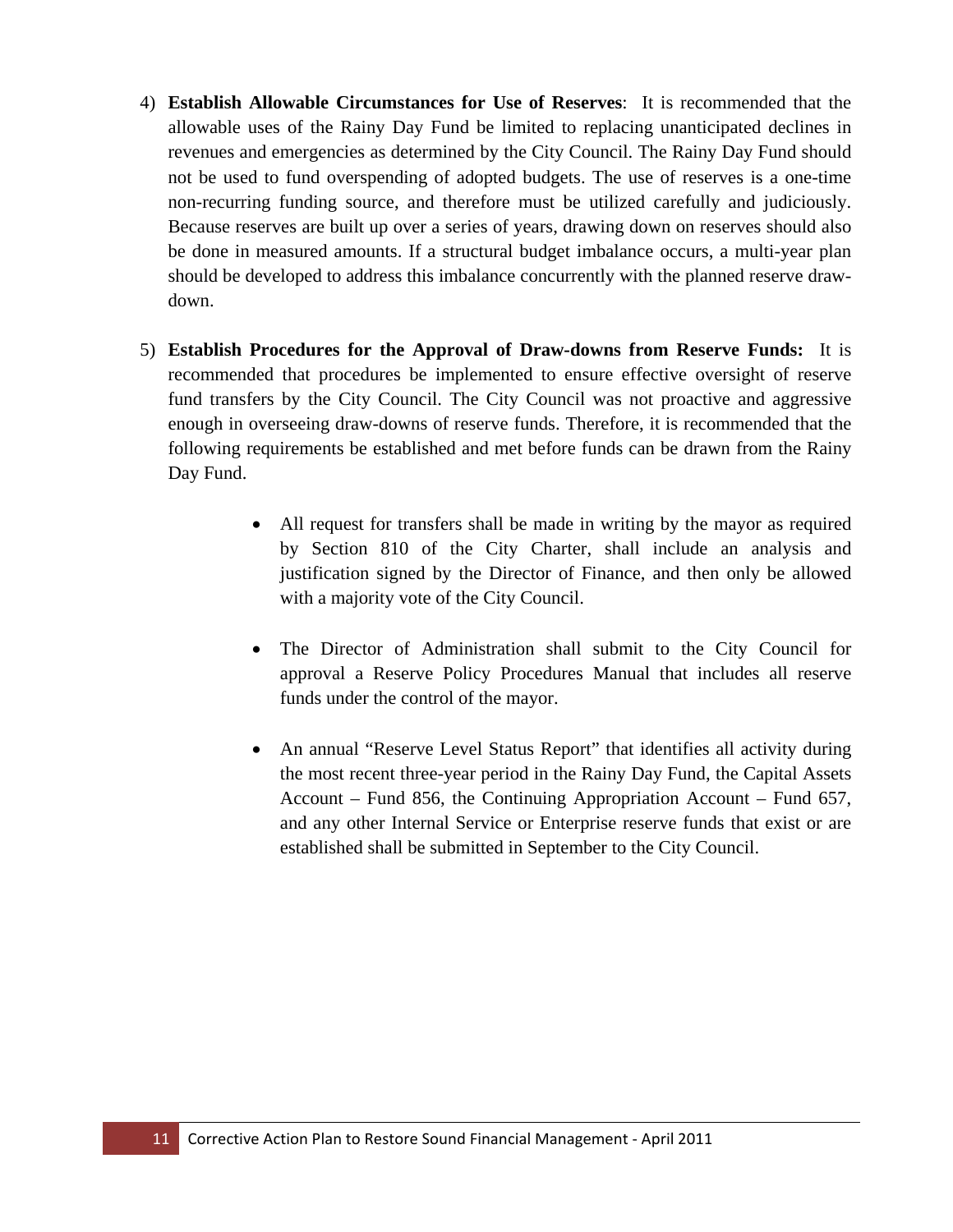#### **Recommendations - Capital Assets Account - Fund 856**

The Capital Assets Account receives and holds the proceeds from the sale of capital assets until those funds are needed to finance capital projects or pay City debt. To ensure proper utilization of these reserve funds, the following recommendations are made.

- 1) **Comprehensive Annual Capital Assets Reserve Plan:** At the time of the budget submission for the ensuing fiscal year, the mayor shall submit a comprehensive and detailed plan for the use of any funds that are in the Capital Assets Account at that time or any funds that the mayor expects will be added to the Capital Assets Account during the ensuing fiscal year. It is vital that the specific sources and purposes of the allocation of all funds be included in this plan. For example, if funds are being used to pay City debt, the plan must specifically list the bond issue and the amount of debt being paid with those reserve funds. Any capital expenditures that are planned for the ensuing year from these reserve funds must be specifically identified in the plan and in the City's annual budget.
- 2) **Annual Capital Assets Reserve Report:** The Director of Finance, no later than September 1st of each year, shall provide the City Council with a report that compares activity in the Capital Asset Account with the Comprehensive Annual Capital Assets Reserve Plan that was submitted for the previous fiscal year.
- 3) **Establish More Specific Restrictions on Use of Reserve**: It is recommended that the reserves from the Capital Assets Account be restricted to paying only the principal on existing debt or to finance capital projects in excess of \$100,000.
- 4) **City Treasurer:** It is recommended that the City Treasurer take a much more active role in the oversight and management of the City's cash, investments, and use of reserves. Specifically, the City Treasurer's approval should be required for the transfer of any funds into or out of any of the City's reserve accounts.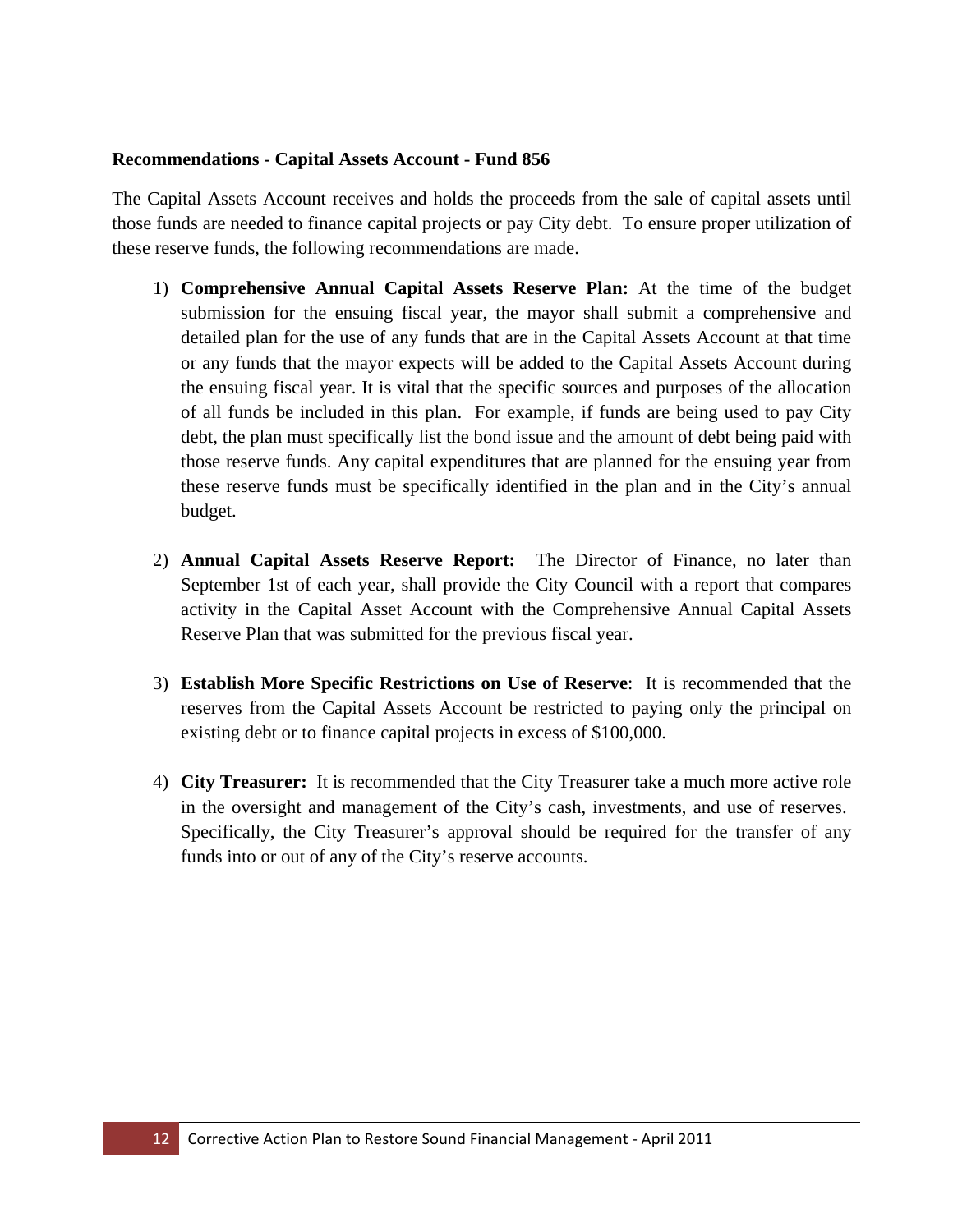# Annual Audit

#### **City Charter and State Requirements**

Section 817 of the City Charter requires that no later than six months after the close of each fiscal year an audit be completed by state auditors or an independent certified public accounting firm. In addition, Rhode Island General Law 45-10-5 requires Rhode Island municipalities to file their annual audit reports with the Auditor General and the state's Director of Revenue no later than six months after the close of the fiscal year. This includes any findings and recommendations made as a result of the audit. General Law Section [45-10-5.2](http://www.rilin.state.ri.us/statutes/title45/45-10/45-10-5.2.htm) and [45-10-5.3](http://www.rilin.state.ri.us/statutes/title45/45-10/45-10-5.3.htm) provide for sanctions for communities that fail to comply with this requirement. The law does provide that the Auditor General may grant extensions in the filing of the annual audit when reasonable cause for such an extension is demonstrated by a municipality.

#### **Fiscal 2010 Annual Audit**

Since fiscal 2007, Braver PC has audited the City's financial statements and government activities. Braver shared that they believe the prior Administration did not make completing the annual audit within the six month deadline a high priority. For the first time in more than a decade the City requested a one-month extension from the Auditor General for the 2010 audit.

In August 2010, Braver submitted a list documents and information to the Director of Finance that were required to complete the annual audit, as well as a deadline for the submission of each item. Braver was forced on several occasions to extend those deadlines. According to Braver, some of the information requested was not delivered until the day the report was released on January 31, 2011.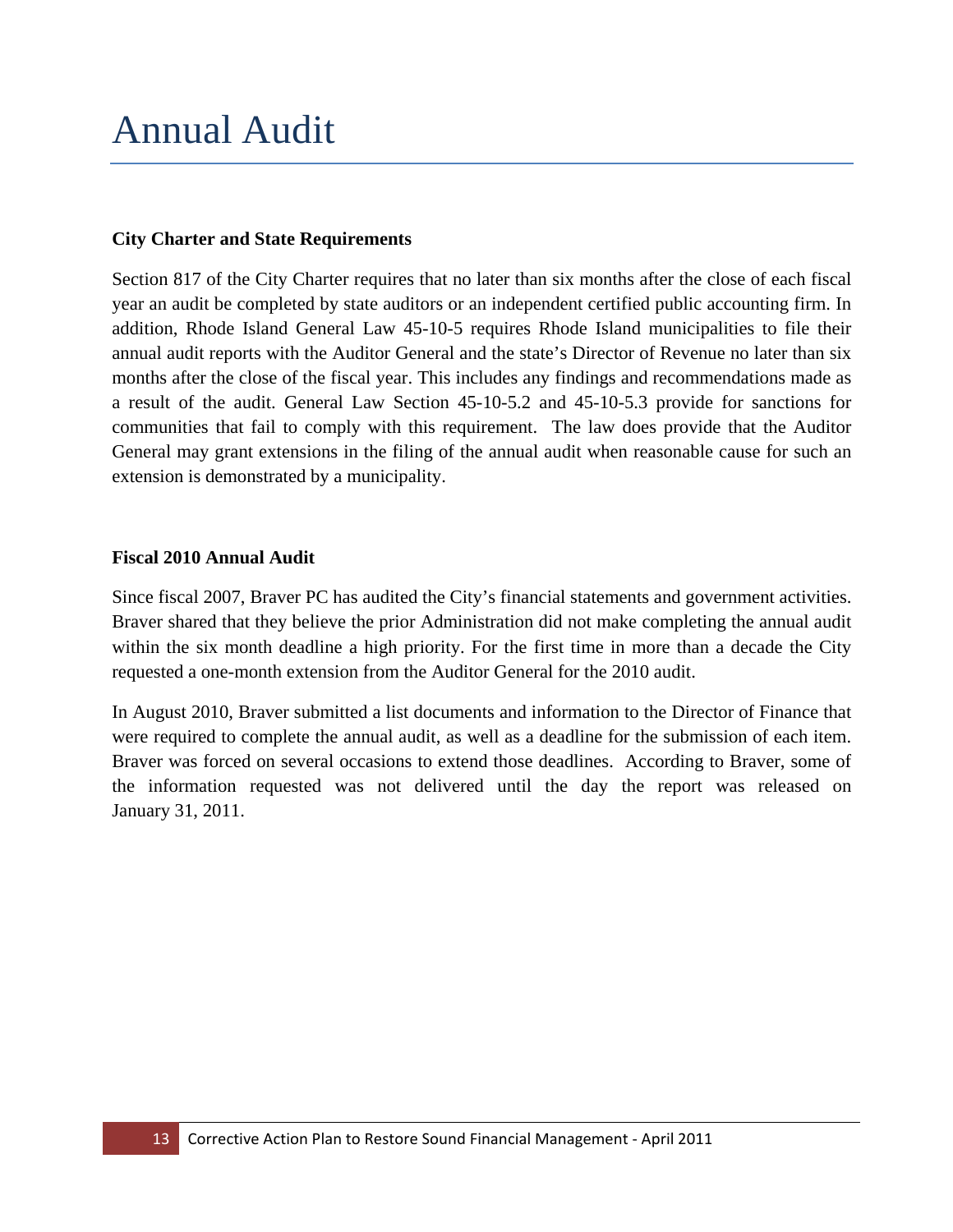Below are examples of some items that were requested by Braver but the deadlines were not met.

|                                                                   | Original        | <b>Date</b>     |
|-------------------------------------------------------------------|-----------------|-----------------|
| <b>Item Requested</b>                                             | <b>Deadline</b> | <b>Received</b> |
| <b>Trial balances</b>                                             | 9/20/2010       | 11/5/2010       |
| Cash reconciliations for all cash and investment accounts         | 9/13/2010       | 11/16/2010      |
| List of Abatements 7/1/09-6/30/10                                 | 9/20/2010       | 11/16/2010      |
| Due to/from schedule                                              | 9/20/2010       | 11/16/2010      |
| Detail of Accounts Payable- General Fund                          | 9/20/2010       | 11/16/2010      |
| Listing of Employee Loans in Fund 700                             | 9/20/2010       | 12/10/2010      |
| Fixed Assets (Including PPBA)                                     | 9/27/2010       | 12/3/2010       |
| Debt limit calculation                                            | 9/27/2010       | 12/1/2010       |
| Detail listing of all potential claims and judgments pending at   |                 |                 |
| year end                                                          | 9/27/2010       | 1/7/2011        |
| Backup for CIP, Fixed assets additions testing and Bids           |                 |                 |
| selections                                                        | 9/27/2010       | 1/21/2011       |
| Net Pension Obligation                                            | 10/12/2010      | 12/17/2010      |
| Total payroll and covered payroll for the City and Board of       |                 |                 |
| education, as of June 30, 2010 for pension disclosures.           | 10/12/2010      | 1/10/2011       |
| Information for pension disclosure including total payroll, total |                 |                 |
| covered payroll, # of retirees receiving benefits, current        |                 |                 |
| employees covered by plan broken down by vested and non-          |                 |                 |
| vested at June 30, 2010.                                          | 10/12/2010      | 1/10/2011       |
| Number of individuals receiving post-employment retirement        |                 |                 |
| benefits other than pensions and amounts expended during          |                 |                 |
| 2010 for OPEB.                                                    | 10/12/2010      | 1/10/2011       |
|                                                                   |                 |                 |
| 60 Day Rule collections report (by date and type)                 | 9/20/2011       | 11/16/2010      |
| <b>Schedule of Federal Awards</b>                                 | $ASAP*$         | 12/22/2010      |

\* ASAP is as soon as possible from the original August request.

## **Key Findings Concerning Audit**

The Auditor General granted the City a one-month extension and the fiscal 2010 audit was published on January 31, 2011. According to Braver, the completion of the audit was delayed for the following reasons:

1. The City did not assign a Project Manager for the audit whom Braver could coordinate all the tasks required to complete the audit on time. Instead, several changing finance staff members were assigned to assist Braver. As a result of this lack of consistency, Braver found it difficult to get reliable information within mutually-agreed upon deadlines.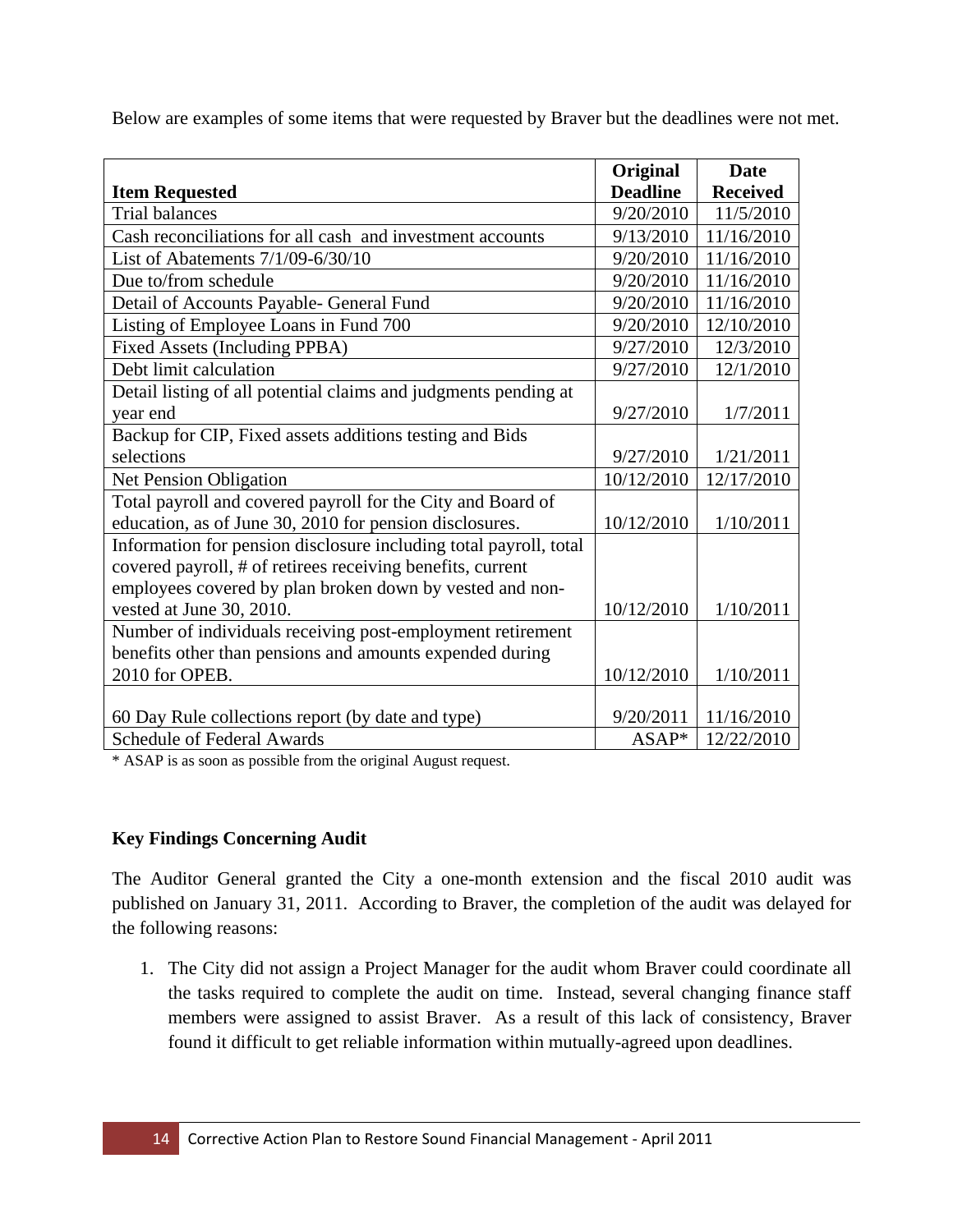- 2. The City Controller was involved in many tasks unrelated to the City's accounting systems and audit. In several instances, Braver found that the receipt of information and reports important to the audit process was delayed because the Controller was involved with other budget-related tasks.
- 3. According to Braver, September  $15<sup>th</sup>$  is a reasonable timeframe for trial balances to be completed by a municipality. Braver did not receive the 2010 trial balances from the City until November 5, 2010.

## **Management Letter**

A "Management Letter" is issued as a part of the annual audit process. This letter is written by the independent audit firm and addressed to a client. The letter contains the audit firm's conclusions regarding the organization's accounting policies and procedures, internal controls, and operating policies. The auditor includes its evaluation of the present system, pointing out problem areas and making recommendations for improvement in these areas. It is customary for the client to have an opportunity to review a draft of the auditor's letter and respond to the various comments and findings made by the audit firm.

## **Fiscal 2009 Management Letter**

The fiscal 2009 Management Letter, which customarily would be issued by the end of March 2010, was not issued by Braver until April 2011. Braver delayed the issuance of the Management Letter at the request of the prior Administration because more time was needed to prepare responses.

- On March 26, 2010, Braver sent an email to the City Controller to inquire when the administration's responses for the Management Letter would be available. The Controller responded on the same day via email that the Director of Finance was "finalizing the responses."
- On March 31, 2010, Braver sent an email to the Director of Finance to inquire when the Administration's responses for the Management Letter would be available. The Director of Finance responded on the same day that "I plan to be preparing responses next week and will keep you informed."
- According to Braver, many other attempts were made to get the Administration's responses but each time they were assured that the comments were almost complete. Based upon these assurances, Braver continued to delay the publishing of the 2009 Management Letter.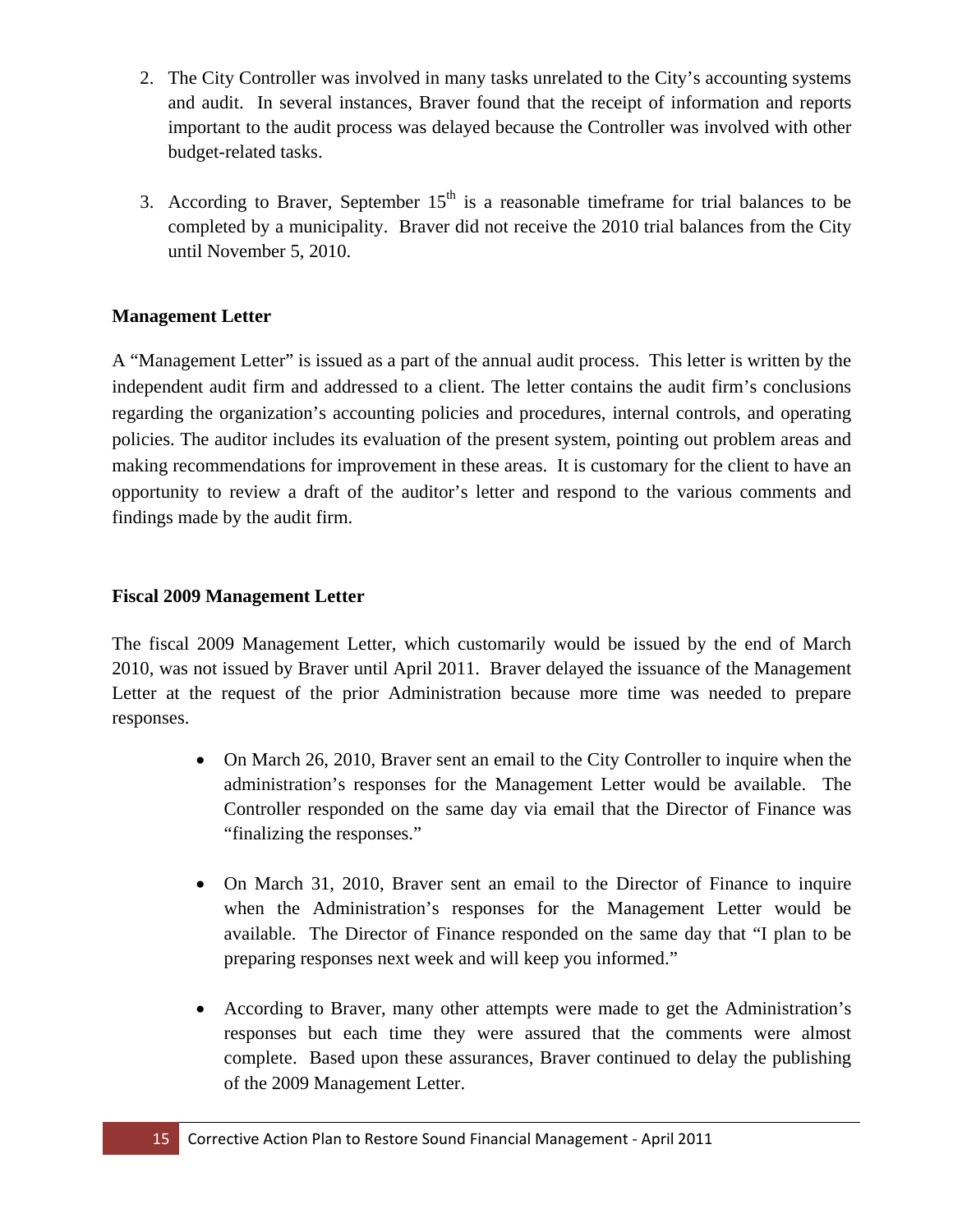*"Establishing an audit committee helps to reduce risks to citizens and elected officials and ensures proper oversight of a government entity's financial process. When the audit committee properly oversees the maintenance of financial reporting, the goal of transparency is also achieved. The audit committee concept has been successfully implemented for many years in the private sector. It is a best practice that should be applied to the government sector." -* Rhode Island's former Auditor General Ernest Almonte

1. **Establish an Audit Committee:** It is recommended that the City Council establish an Audit Committee. An Audit Committee will enable the City Council to more effectively focus on issues of financial accountability. This lack of focus made it difficult for the City Council to effectively monitor an Administration whose actions did not meet the highest standards of financial transparency.

The Audit Committee's mission should be to oversee financial reporting practices, internal control procedures, assure compliance with laws and regulations relating to financial controls and related matters.

According to the American Institute of Certified Public Accounts, the creation of an effective audit committee function can help a government establish accountability because it can focus specifically on issues related to fiscal accountability. Furthermore, a government audit committee can devote more time to fiscal accountability matters, resulting in greater benefits for the following:

- Improve financial practices and reporting;
- Influence appropriate action against fraud;
- Enhance the internal audit function; and
- Enhance the external audit function.

It is recommended that the Audit Committee be composed of five (5) members and be staffed by the Internal Auditor's Office. The members of this Committee should be appointed by the City Council and include the following;

- Two members of the City Council appointed to serve terms consistent with their Council terms;
- Three members who shall be certified public accountants appointed from the business community for three-year terms. These members should not be employees of the city of Providence or of any quasi-city agencies or organizations.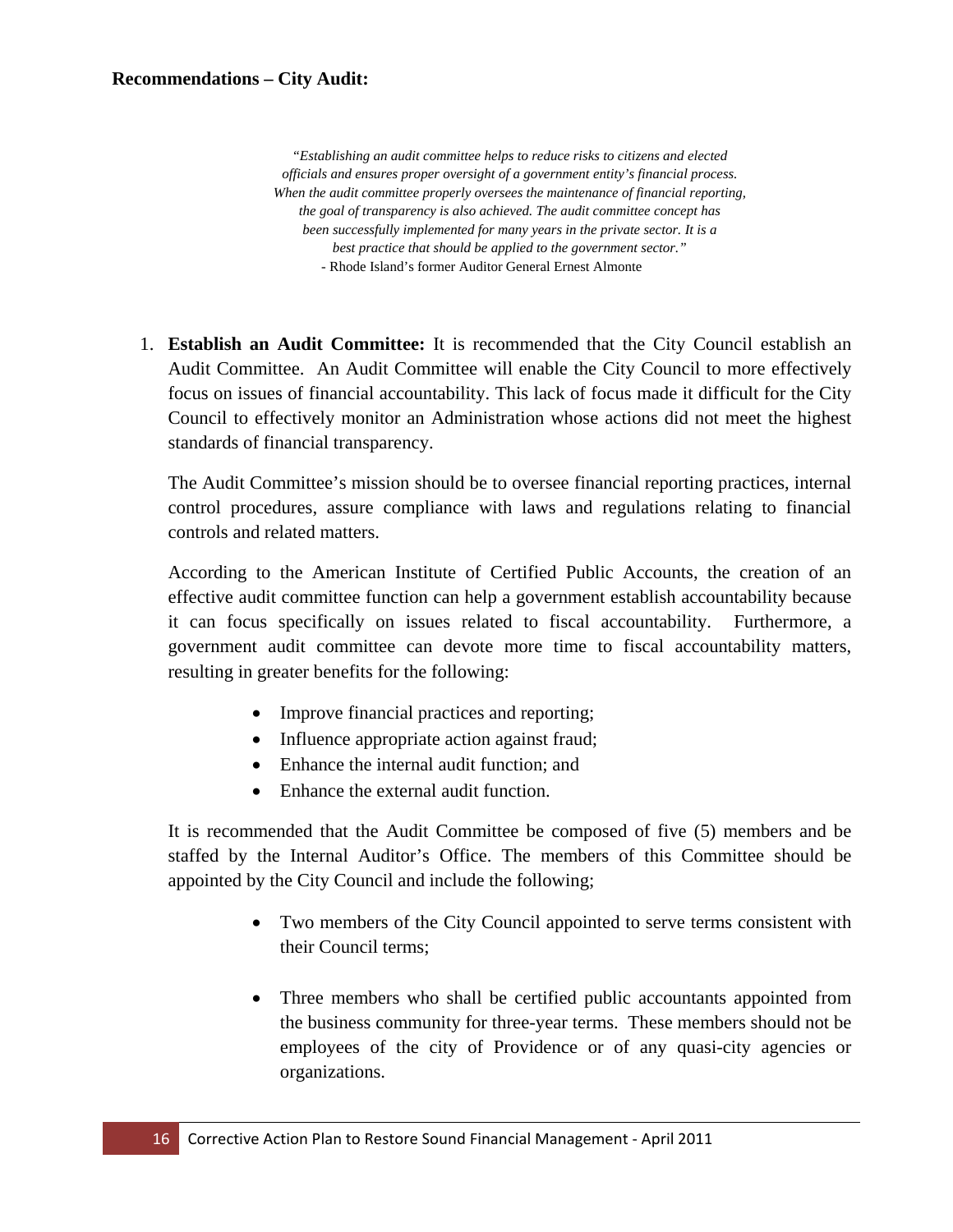An ordinance should be prepared that sets forth the mission, authority, objectives and reporting requirements of the Audit Committee. A critical responsibility of the Committee will be to periodically meet with the City's independent external auditor to ensure audits are completed on time, that information and financial data is provided on a timely basis, and that independence is maintained between the auditor and those responsible for the management of the City. Creation of this Committee will provide a vehicle to keep the City Council and the public informed on efforts to maintain appropriate internal controls, timely and meaningful financial reports, and whether the Administration's financial and business practices are transparent. In general, the implementation of this recommendation will enhance financial transparency and improve the City's Council's oversight of City finances and will provide the public with a better understanding of the City's financial situation.

2. **Establish a deadline for publication of the annual Management Letter:** The City Charter and state law requires that the City's annual audit be completed no later than six months after the close of the fiscal year and that the City's Single Audit be completed no later than ninety days after the close of the fiscal year. There is not a deadline for the publication of the Management Letter. Therefore, it is recommended that City Council establish by ordinance that the Management Letter be issued within thirty (30) days of the release of the annual audit report on City financial statements.

The establishment of this deadline will allow the City Council and the public to learn in a timelier fashion about the City's financial and operational deficiencies as determined by the auditors.

3. **Development of an Accounting Procedures Manual:** Currently the City does not have an established Accounting Procedures Manual. This manual can be developed either internally or externally, but in either case the final version of the Accounting Procedures Manual should be reviewed by the City's Audit Committee and adopted by the City Council.

The development of a comprehensive Accounting Procedures Manual will prevent or reduce misunderstandings, errors, inefficient or wasted effort, duplicated or omitted procedures, and other situations that can result in inaccurate or untimely accounting records. A well-devised accounting manual will also ensure that all similar transactions are treated consistently, that accounting principles used are proper, and that records are produced in the form desired by management. Finally, a comprehensive accounting manual will aid in the training of new employees.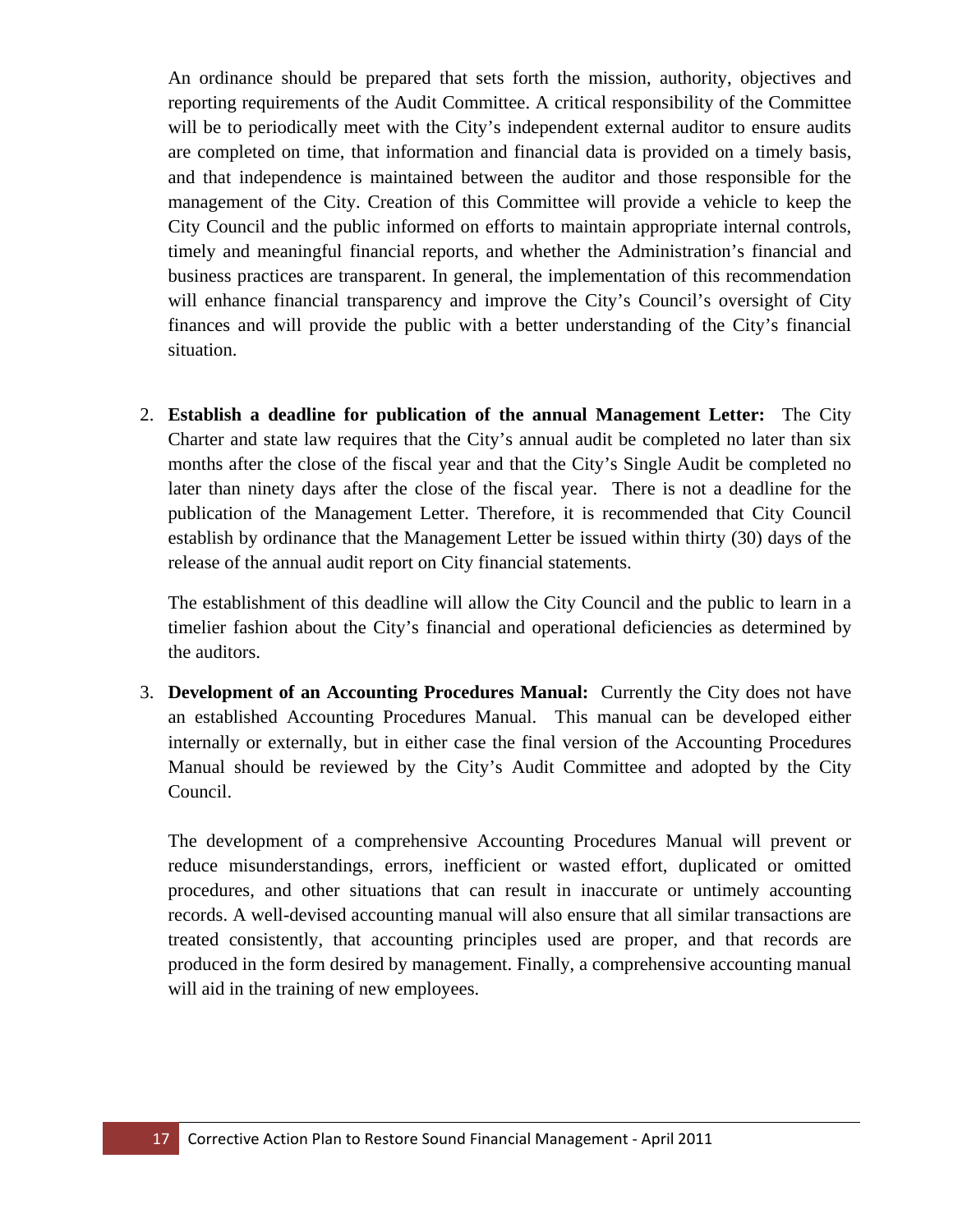## **Charter Requirements**

The requirements for the submission of the annual budget to the City Council are established in Section 803 of the City Charter. Many of these requirements were not been included with recent budget submissions. The budget requirements established in Section 803 are shown below along with a notification as to whether the individual items were included in the most recent budget submissions.

| <b>Description of Requirement</b>                                                                                                                                                                                                                                                                                                                                                                          | Requirement<br>Met |
|------------------------------------------------------------------------------------------------------------------------------------------------------------------------------------------------------------------------------------------------------------------------------------------------------------------------------------------------------------------------------------------------------------|--------------------|
|                                                                                                                                                                                                                                                                                                                                                                                                            |                    |
| Submission of Proposed Budget no later than sixty (60) days prior to the start<br>of the fiscal                                                                                                                                                                                                                                                                                                            | Yes                |
| Estimate of the amount of any general fund surplus in the current fiscal year<br>available for appropriation in the ensuing fiscal year                                                                                                                                                                                                                                                                    | No                 |
| An estimate of receipts for the ensuing fiscal year from taxes on real estate and<br>tangible and intangible personal property                                                                                                                                                                                                                                                                             | Yes                |
| An estimate of other receipts for the ensuing fiscal year itemized by sources                                                                                                                                                                                                                                                                                                                              | Yes                |
| Debt service requirements for the ensuing fiscal year                                                                                                                                                                                                                                                                                                                                                      | Yes                |
| An estimate of any deficit from the operations of the fiscal year and any other<br>charge or obligation required by this Charter or by law to be paid in the<br>ensuing fiscal year                                                                                                                                                                                                                        | No                 |
| An estimate of the expenditures recommended by the mayor as necessary or<br>desirable for the purpose of carrying on the work of the several departments,<br>offices and agencies of the city for the ensuing fiscal year itemized by<br>activities and objects and related to the performance goals of each department,<br>office agency of the city under guidelines established by the finance director | Yes                |
| An overall statement of the financial condition of the city at the end of the last<br>completed fiscal year, the estimated financial condition at the end of the<br>current fiscal year, and an estimate showing what the financial condition at the<br>end of the ensuing fiscal year would be in the event that the financial proposals<br>contained in the budget should be adopted                     | N <sub>o</sub>     |
| Estimated expenditures and revenues for the ensuing two (2) fiscal years                                                                                                                                                                                                                                                                                                                                   | N <sub>o</sub>     |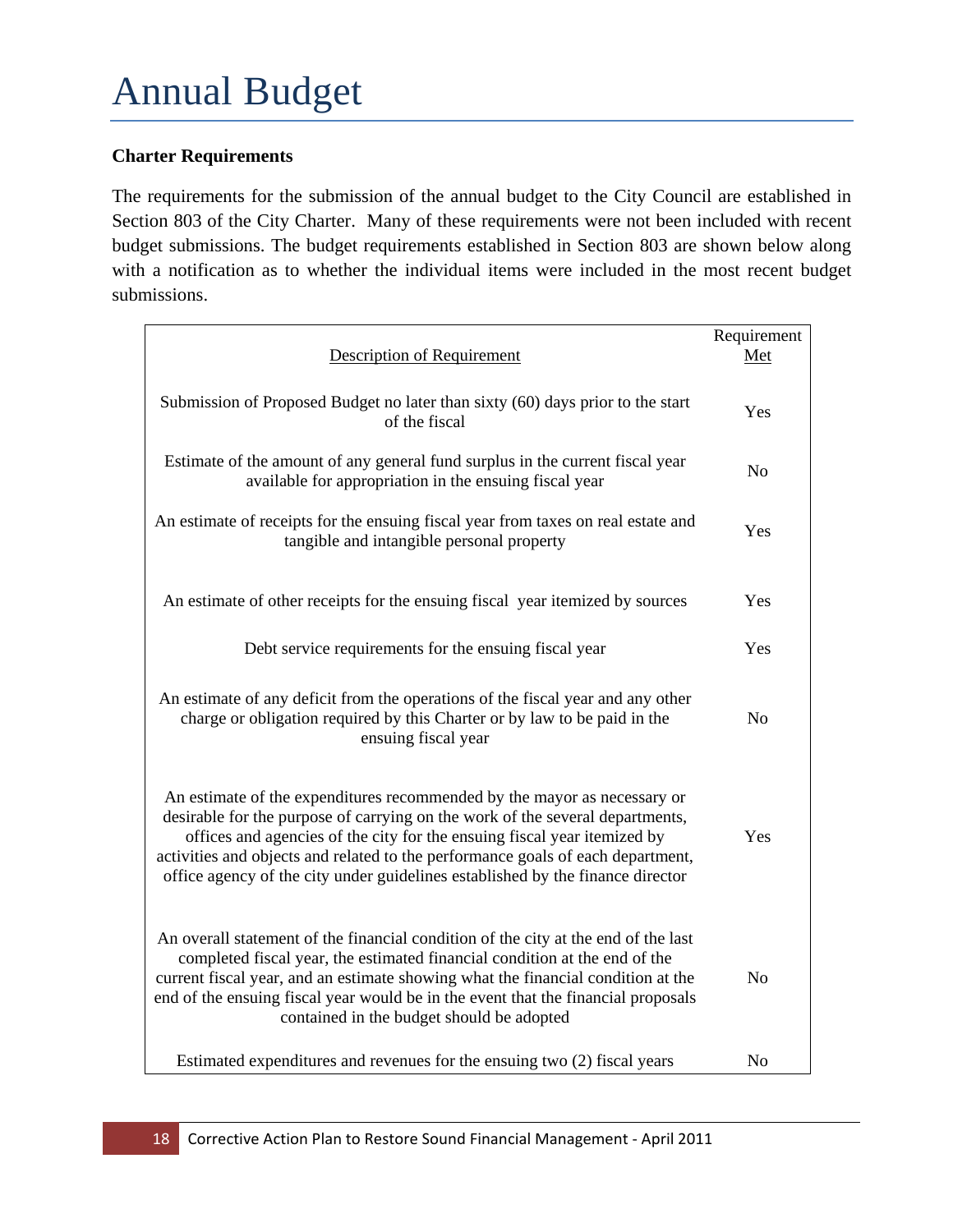Four of the nine requirements established in Section 803 were not met in the fiscal 2011 budget submission and this has been the case for many years. These four requirements are not trivial and have a considerable impact on the City Council's ability to effectively evaluate the current financial condition of the City, the proposed budget before them, and how both impact the longerterm financial health of the City.

It is vital that the Council be presented with an estimate of the current year's projected surplus or deficit as it begins to review the proposed budget for the ensuing year. The Council's effectiveness in making wise decisions regarding revenues and expenditures priorities in the ensuing fiscal year is significantly compromised without accurate information as to the year-todate results and projections for the current budget.

The inclusion of these four items in future budget submissions will provide the Council with a wider view in which to evaluate the proposed budget ensuing fiscal year and the City's overall financial health.

#### **Annual Budget Presentation**

The annual budget is established through the passage of four Ordinances (Compensation, Classification, Appropriation and Levy). The Compensation Ordinance establishes salaries for the various positions in the City. The Classification Ordinance establishes the title and number of positions allowed in each City department. The Appropriation Ordinance establishes the City's expenditure budget, while the Levy Ordinance establishes the City's taxation of all categories of property for the fiscal year. The City's annual budget is presented virtually as a series of numbers and without much context.

The City Council is also presented with supporting budget documents (i.e. Expenditure & Revenue Book and the Personnel Supplement), but these documents are simply a further breakdown of the budget numbers contained in the Ordinances. An explanation of the goals of the proposed budget and changes in the proposed revenues and expenditures from the previous year are not provided. The lack of a narrative and therefore context in the City's current budget documents makes it virtually impossible for an average citizen to look at the City's annual budget and understand the financial plan for their City for the next fiscal year.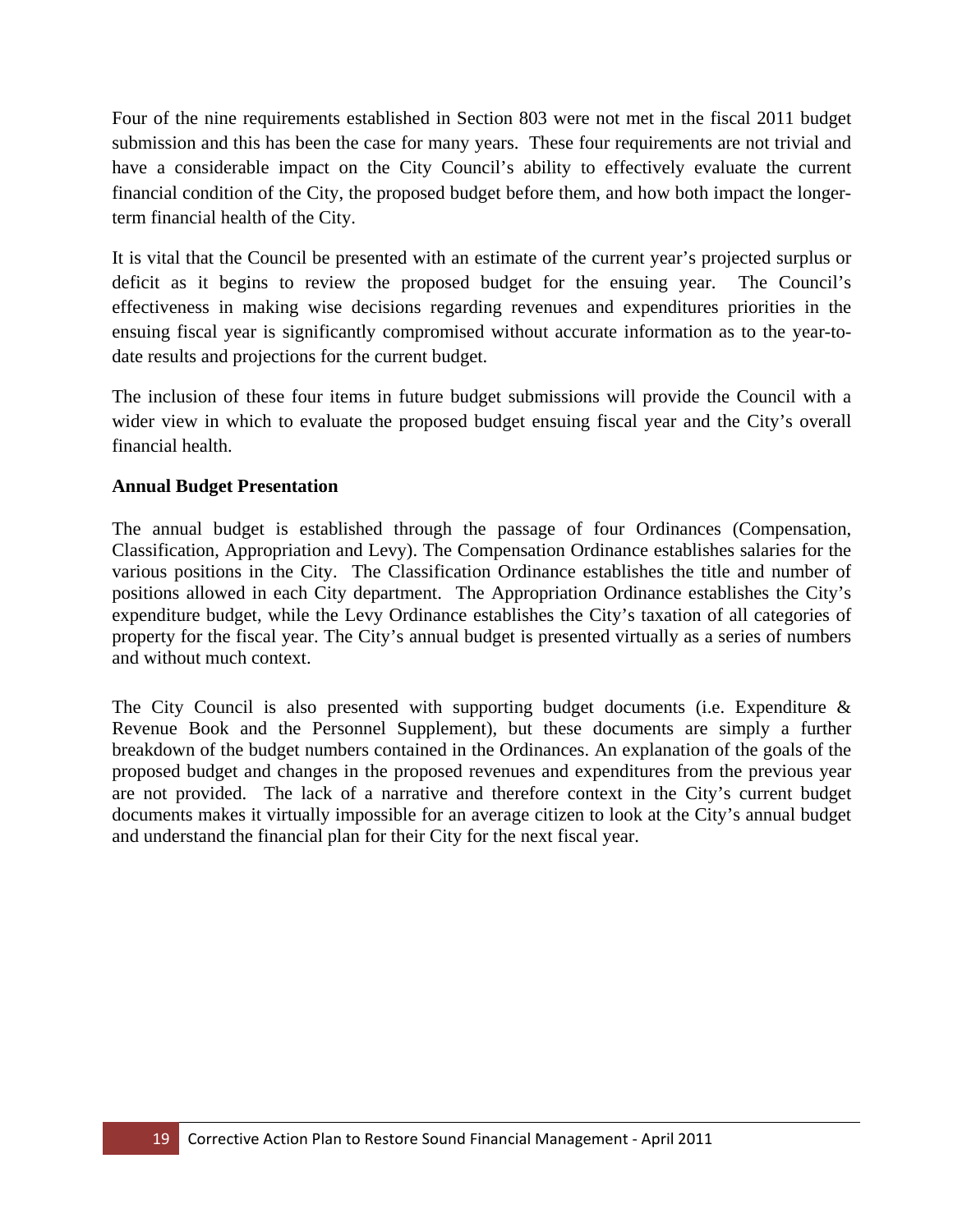#### **Five-Year Financial Plan**

A Five-Year Financial Plan can be used to create a tool for evaluating the annual budget, to establish a baseline for measuring the long-term effects of decisions, to test the economic effects of best-case and worst-case funding scenarios, and to establish a baseline projection of revenues, expenditures, and future cash flows and fund balances. If prepared and managed properly, a forecast can also help public officials evaluate the financial effects of proposed initiatives, and it can help educate constituents about the City's present and potential financial capabilities.

According to Section 813 of the City Charter the Finance Director is required to prepare a Five-Year Financial Plan. The last time Five-Year Financial Plan was submitted was in 2000.

> **Section 813 – Finance Department -** "The Finance Director should develop a five-year financial plan for the city which shall be deposited by the mayor with the city clerk to be open for public inspection. The plan shall include projections of anticipated revenues and general estimates of expenditures during the five (5) fiscal years next ensuing, with appropriate supporting information, arranged so as to identify the planning goals, planning objectives and anticipated programs of city government for the ensuing five (5) years. The plan shall be revised annually."

## **Five-Year Capital Budget:**

A Five-Year Capital Budget identifies and prioritizes the City's capital needs, establishes project scope and cost, details estimated amounts of funding from various sources, and projects future operating and maintenance costs. In addition, the Five-Year Capital Budget is critical in maintaining transparency in the use of the reserves from the sale of City property.

At the same time the City's annual budget is submitted to the City Council, the mayor is required by Section 812 of the City Charter to submit a five-year capital budget. The most recent Capital Budget to be approved by the city council was for the period 2004-2008.

> **Section 812 - Capital Budget -** "At the same time that the mayor submits the operating budget to the city council, the mayor based upon estimates and recommendations of the city plan commission as provided for in Article X, section 1013, shall prepare and submit to the city council a capital budget for the ensuing fiscal year and the next four fiscal years thereafter. Said capital budget shall embody the mayor's estimates of cost and recommendations of means of financing each project contained with the capital improvement program, provided that no project shall be included in said budget which has not been favorably considered by the city council. In acting on the capital budget, the city council may accept, reject or modify the projects described therein or the proposed methods of financing the same."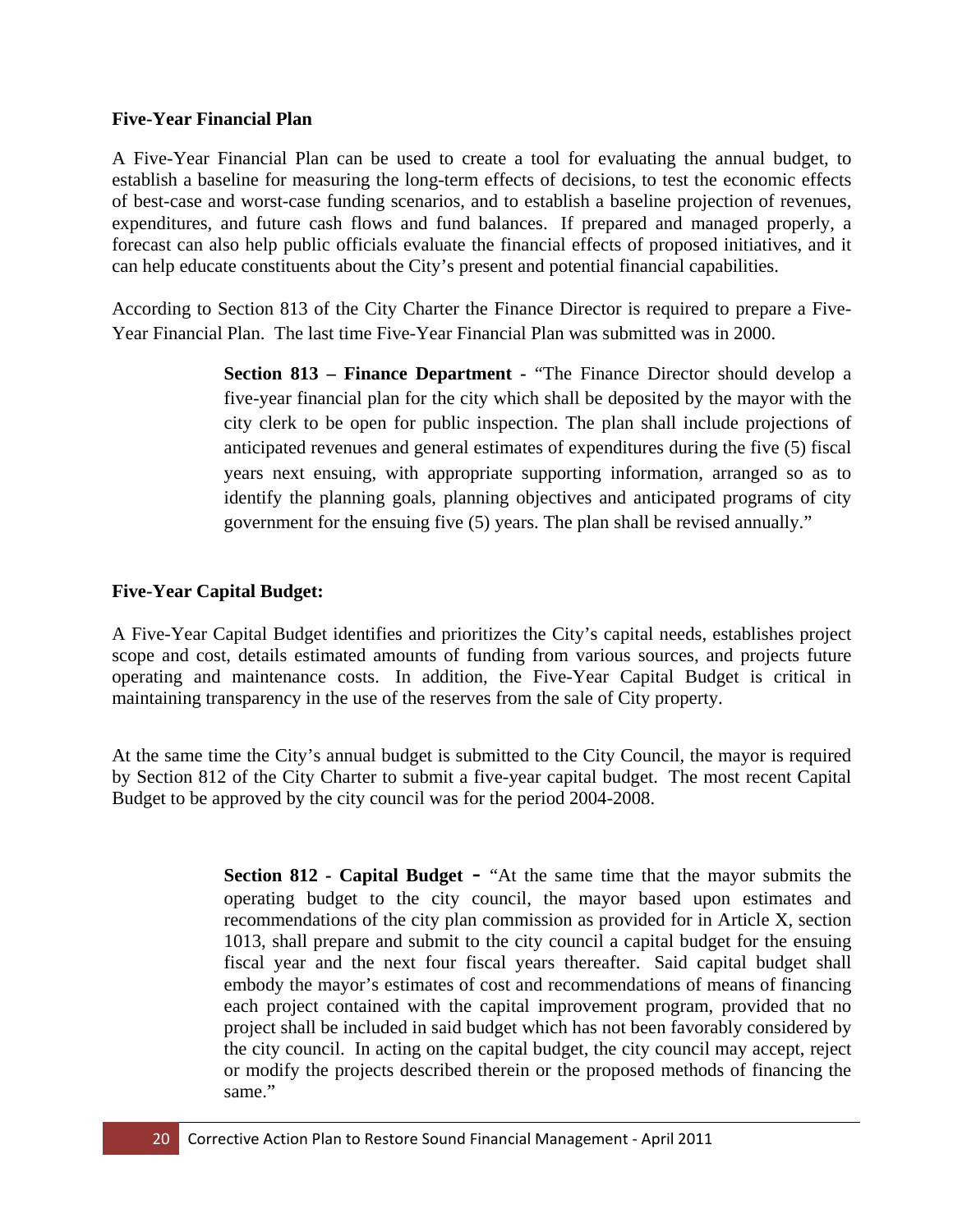#### **Recommendation – Annual Budget:**

- 1. **Compliance with Charter Requirements: T**he City Council should require that the mayor submit the Proposed Budget in full compliance with the requirements established in Section 803 of the City Charter.
- 2. **Five-Year Financial Plan:** The City Council should require that the Director of Finance submit the Five-year Financial Plan required in Section 813 of the City Charter.
- 3. **Capital Budget:** The City Council should require that the mayor submit the Capital Budget as required in Section 812 of the City Charter.
- 4. **Require Additional Information with Budget Submission:** It is recommended that the annual budget be submitted with additional narratives describing the City's revenues and expenditures. More specifically, it is recommended that the mayor submit at a minimum the following items with the annual proposed budget:
	- A complete explanation of any new revenue initiatives included in the proposed budget;
	- A listing and complete explanation of any non-recurring revenue sources in the proposed budget;
	- A brief narrative of each department and expenditure category highlighting any changes in the financial or overall operations of the department or category;
	- A comprehensive analysis of personnel costs including across-the-board salary increases, a listing of newly established or eliminated positions, salary increases beyond scheduled step increases, and changes in fringe benefits.
	- A complete analysis of the healthcare budget, including a comprehensive breakdown of the proposed budget, assumptions made for the upcoming fiscal year, and a year-to-date projection for the current fiscal year.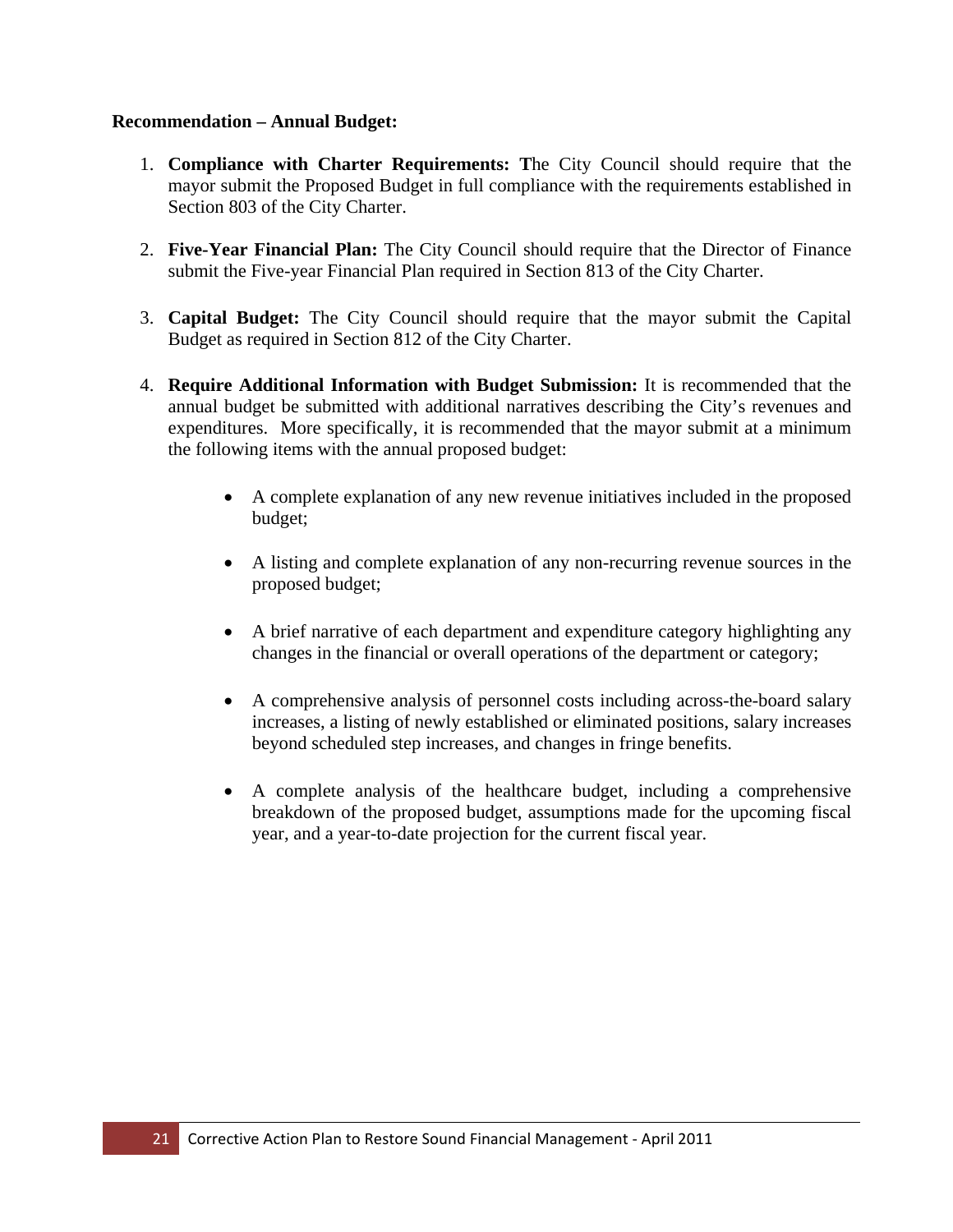## **Overview:**

Prudent financial management requires periodic review of the status of the City's financial condition by the City Council. Financial reporting should serve as a tool to better enable the council to identify potential deficits before they materialize. A review of the Council's monitoring and oversight activities suggests there are several deficiencies that need to be addressed. For example, the City Council does not receive monthly operating statements showing actual versus budget revenues and expenditures; budget projections; and cash-flow analysis. Furthermore, the Council does not appear to have a systematic procedure to follow-up on requests for information made of the City Administration.

#### **Recommendations:**

It is recommended that the following procedures and policies be enacted in order to ensure that the City Council exercises effective monitoring the City's budget and financial operations.

- 1. **Monthly Reporting:** It is recommended that the Director of Finance be required to submit to the City Council and the Internal Auditor an operating statement on a monthly basis. This analysis should be submitted no later than the end of the subsequent month and should include year-to-date expenditures and revenues on a departmental basis, including the school department, along with year-end budget projections and variances.
- 2. **Cash-flow Analysis:** It is recommended that the Director of Finance should be required to submit a cash-flow analysis on a monthly basis to the City Council. This analysis should be submitted to the Council no later than fifteen days after the close of the previous month and should include an analysis of all funds.
- 3. **Attesting to Accuracy of Reports:** The Director of Finance, according to Section 813 of the City Charter, is the chief fiscal officer of the City and is responsible for the sound and prudent financial direction of the City. Therefore, it is recommended that all analysis and reports submitted to the City Council or the City Council's Finance Committee must be signed by the Director of Finance, but it is also important that these reports be signed by the Director of Administration.
- 4. **Amend Section 810 of the City Charter:** It is recommended that the annual maximum appropriation transfer amount established in Section 810 of the City Charter be increased to \$30,000 from the current maximum of \$5,000, but this new amount must be strictly enforced.